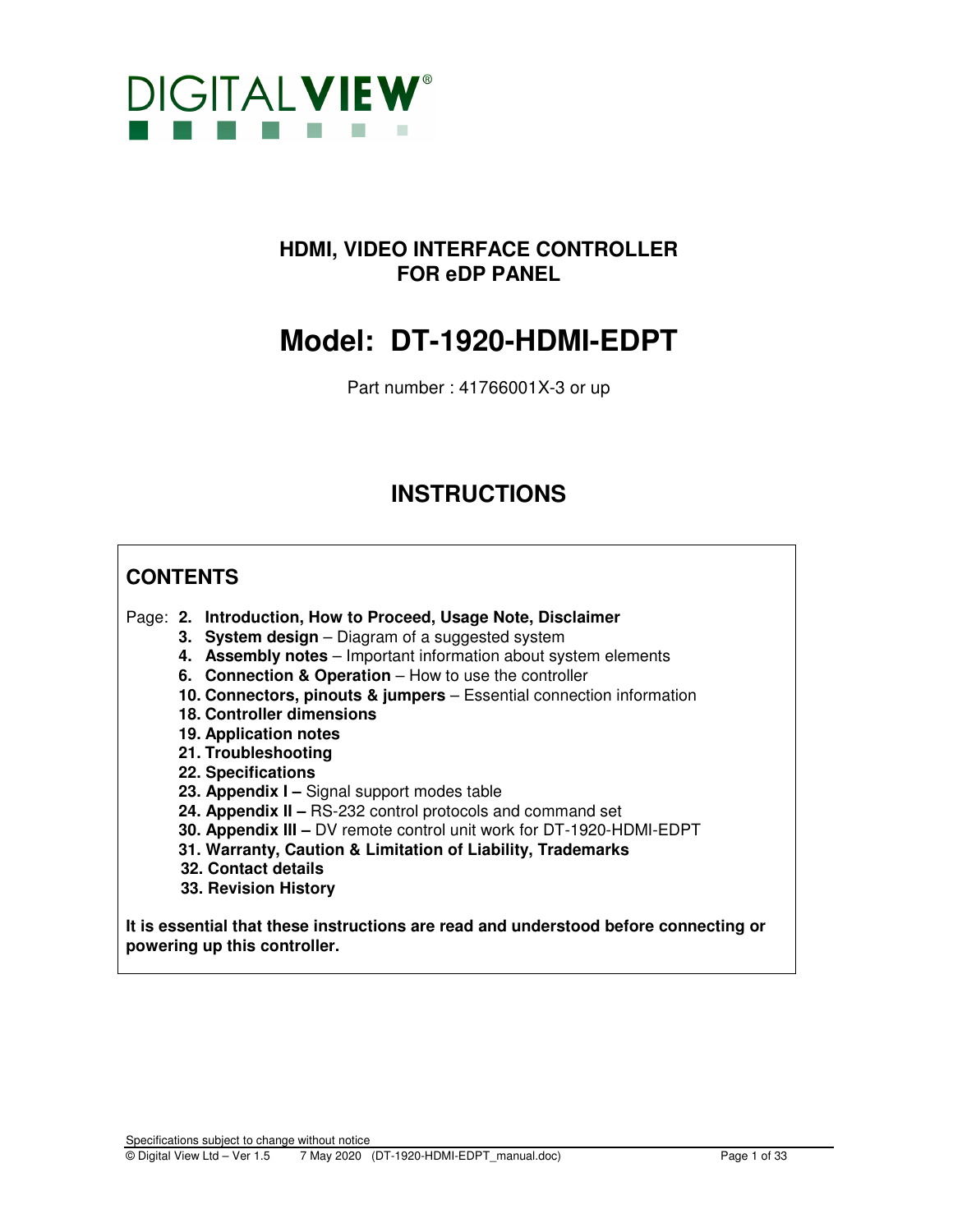### **Introduction**

**Designed for LCD monitor and other flat panel display applications, the DT-1920-HDMI-EDPT is a feature rich interface controller for :** 

- **TFT (active matrix) LCD panels of 1920x1080 resolutions in 60Hz with eDP panel interface.**
- **EXA** Support true 8 bits panel<br> **EXA Support HDMI input.**
- **Support HDMI input.**

#### **HOW TO PROCEED**

- Ensure you have all parts & that they are correct, refer to:
	- Connection diagram

#### **Controller Solution Generator**

Full web resource matching controllers & panels with **connection diagrams** for download. See at : http://www.digitalview.com/csg

- Connector reference (in following section)
- Assembly notes
- $\triangleright$  Check controller switch & jumper settings (errors may damage the panel)<br>  $\triangleright$  Prepare the signal sources
- $\triangleright$  Prepare the signal sources<br>  $\triangleright$  Connect the parts
- $\triangleright$  Connect the parts<br> $\triangleright$  Understand the or
- Understand the operation & functions

#### **IMPORTANT USAGE NOTE**

This equipment is for use by developers and integrators, the manufacturer accepts no liability for damage or injury caused by the use of this product. It is the responsibility of the developer, integrators or other user of this product to:

- Ensure that all necessary and appropriate safety measures are taken.
- Obtain suitable regulatory approvals as may be required.
- **Check power settings to all component parts before connection.**

#### **DISCLAIMER**

There is no implied or expressed warranty regarding this material.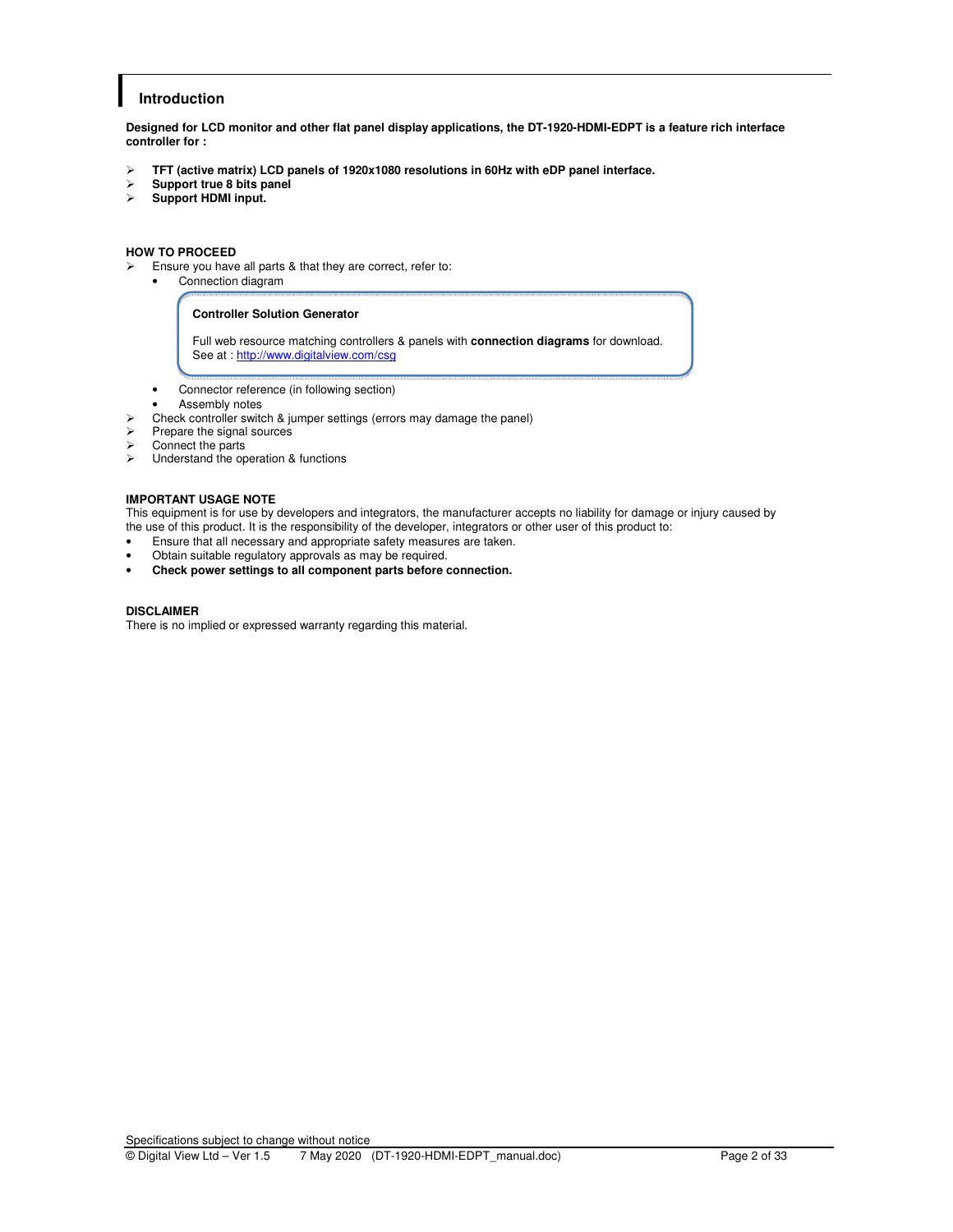### **SYSTEM DESIGN**

A typical LCD based display system utilizing this controller is likely to comprise the following:



Cable requires for connection:

Specifications subject to change without notice<br>
© Digital View Ltd – Ver 1.5 7 May 2020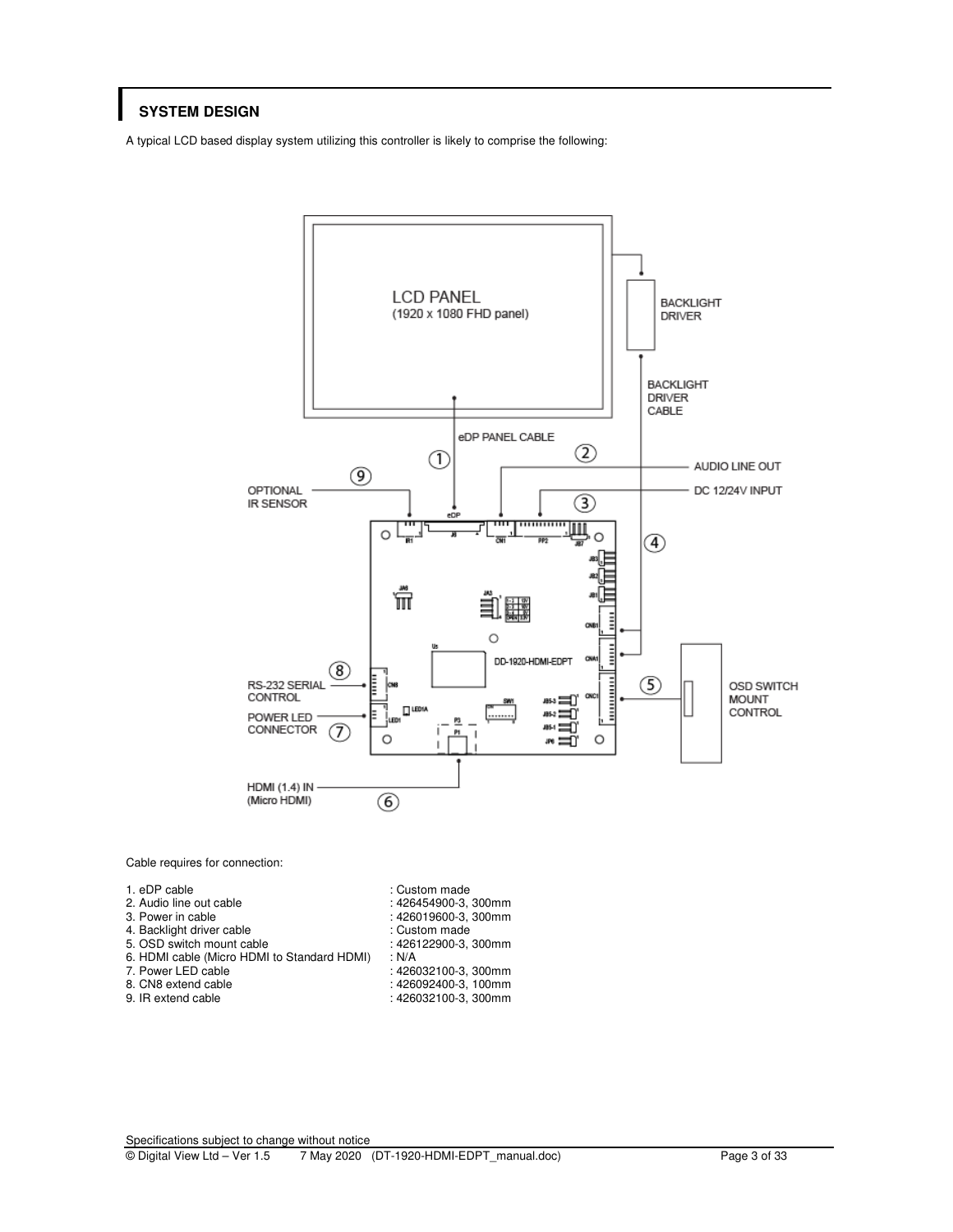### **ASSEMBLY NOTES**

This controller is designed for monitor and custom display projects using 1920x1080 resolution with eDP interface panels. The following provides some guidelines for installation and preparation of a finished display solution.

**Preparation**: Before proceeding it is important to familiarize yourself with the parts making up the system and the various connectors, mounting holes and general layout of the controller. As much as possible connectors have been labeled. Guides to connectors and mounting holes are shown in the following relevant sections.

- **1. LCD Panel**: This controller is designed for typical eDP interfaced panels with panel voltage 3.3V(4A), 5V(4A), 10V(4A) or 12V(4A). Due to the variation between manufacturers of panels signal timing and other panel characteristics, factory setup and confirmation should be obtained before connecting to a panel. **(NOTE: Check panel power jumper settings before connection)**
- **2. LCD Controller**: Handle the controller with care as static charge may damage electronic components. Make sure correct jumper to match the target LCD panel.
- **3. Panel cable**: In order to provide a clean signal it is recommended that all eDP panel cables supplied by Digital View. Care should be taken when placing the cables to avoid signal interference.
- **4. Inverter/Backlight driver**: This will be required for the backlight of an LCD, some LCD panels have an inverter/backlight driver built in. As LCD panels may have 1 or more backlight tubes and the power requirements for different panel backlights may vary it is important to match the inverter/backlight driver in order to obtain optimum performance. See Application notes page 19 for more information on connection.
- **5. Inverter/backlight cables**: Different inverter/backlight models require different cables and different pin assignment. Make sure correct cable pin out to match the inverter/backlight. Using wrong cable pin out may damage the inverter/backlight.
- **6. Function Controls**: The following section discusses the controls required and the section on connectors provides the detail. The controls are minimal: On/Off, Backlight Brightness (depends on inverter), OSD switch mount (5 momentary buttons) analog VR type or (8 momentary buttons) digital type.
- **7. Function controls cable:** The cables to the function switches should be of suitable quality and length so that impedance does not affect performance. Generally lengths up to 1 meter (3 feet) should be acceptable.
- 8. Optional LED: The pin direction of the LED should be corrected for right color indication. Red color stands for standby. Green colors stands for signal on. The status LED is an optional part only, can be unconnected.
- **9. Optional IR sensor**: It is an optional part only, can be unconnected if not using IR remote control.
- **10. RS-232 control interface :** Serial control via this interface port.
- **11. External panel power output** : User for specific panel model.
- **12. Panel control signal :** Use for specific panel model.
- **13. Backlight status input :** 2 ways connector provides interface for connection with the specific panel type which support the panel with backlight status monitoring function.
- **14. Micro HDMI input :** Plug the HDMI cable to the Micro HDMI connector P1 on the controller board. (Standard HDMI (Type A) connector P3 is a built option on request.)
- **15. Power Input**: 12V/24VDC is required, this should be a regulated supply. It allows 12V (5A) or 24V (5A) via PP2 power input connector. The power rating is depending on the panel and inverter used. Although the controller provides power regulation for the LCD power, this does not relate to the power supplied to the backlight driver/inverter. If an unregulated power supply is provided to an backlight driver/inverter, any fluctuations in power may affect operation, performance and lifetime of the inverter and or backlight tubes.
- • **Power output**: Note the controller has an overall 3Amp current limit and the current available from the auxiliary power output will be dependent on the power input and other system requirements.
- • **Power Safety**: Note that although only 12V / 24VDC is required as 'power-in' a backlight inverter for panel backlighting produces significantly higher voltages (the inverter does not connect to the ground plane). We strongly advise appropriate insulation for all circuitry.
- • **EMI**: Shielding will be required for passing certain regulatory emissions tests. Also the choice of external Controller to PC signal cable can affect the result.
- Ground: The various PCB mounting holes are connected to the ground plane.
- • **Servicing**: The board is not user serviceable or repairable. Warranty does not cover user error in connecting up to the controller and is invalidated by unauthorized modification or repairs.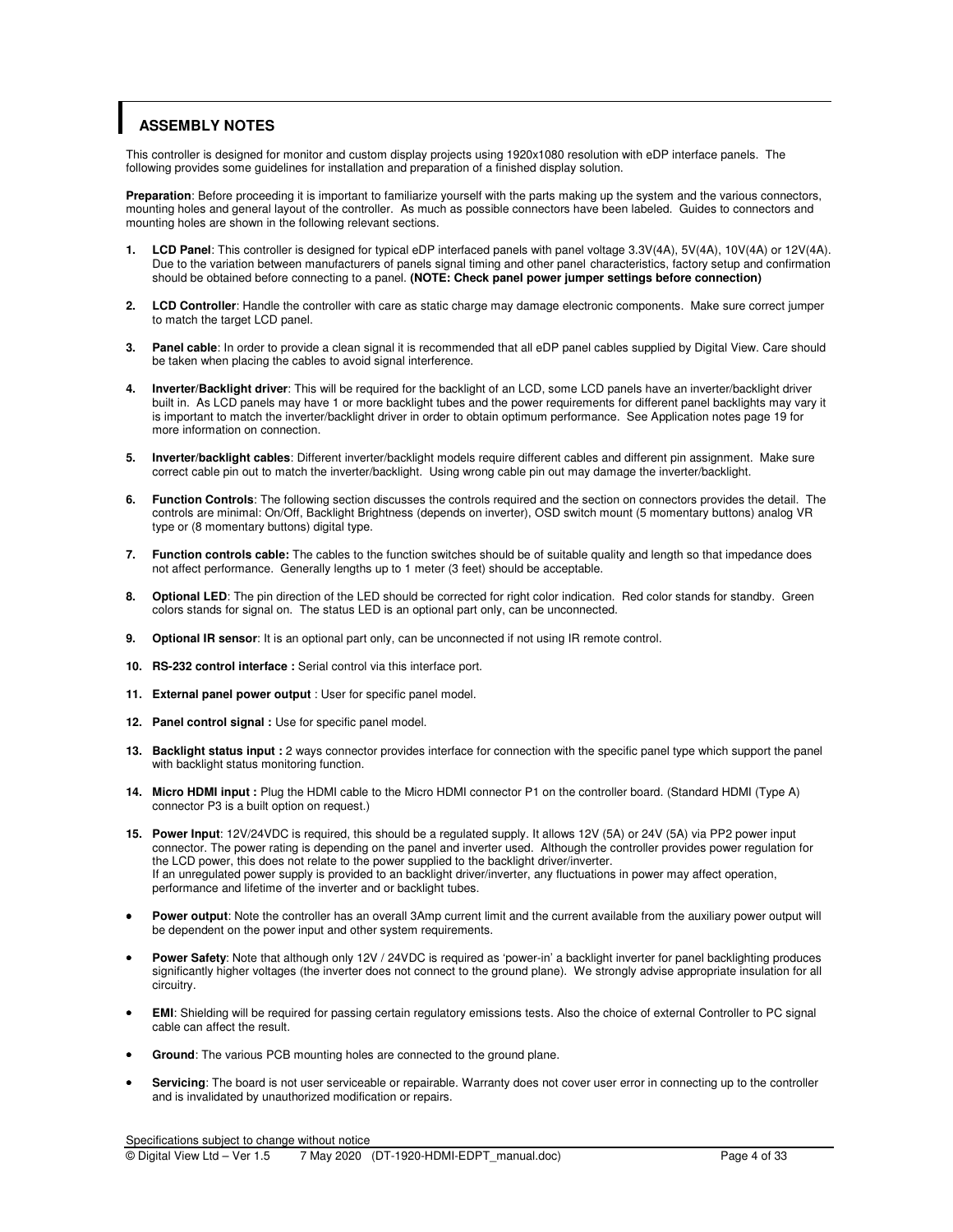- • **Controller Mounting**: It is recommended that a clearance of at least 10mm is provided above and 5mm below the controller when mounted. Additionally consideration should be given to:
	- Electrical insulation.
	- Grounding.
	- EMI shielding.
	- Cable management. Note: It is important to keep panel signal cables apart from the inverter & backlight cables to prevent signal interference.
	- Heat & Ventilation: Heat generated from other sources, for example the backlight of a very high brightness panel may generate significant heat which could adversely affect the controller.
	- Other issues that may affect safety or performance.
- • **PC Graphics Output**: A few guidelines:
	- Signal quality is very important, if there is noise or instability in the PC graphics output this may result in visible noise on the display.
	- Refer to graphics modes table in specifications section for supported modes.
	- Non-interlaced & interlaced video input is acceptable.

**IMPORTANT: Please read the Application Notes section for more information.**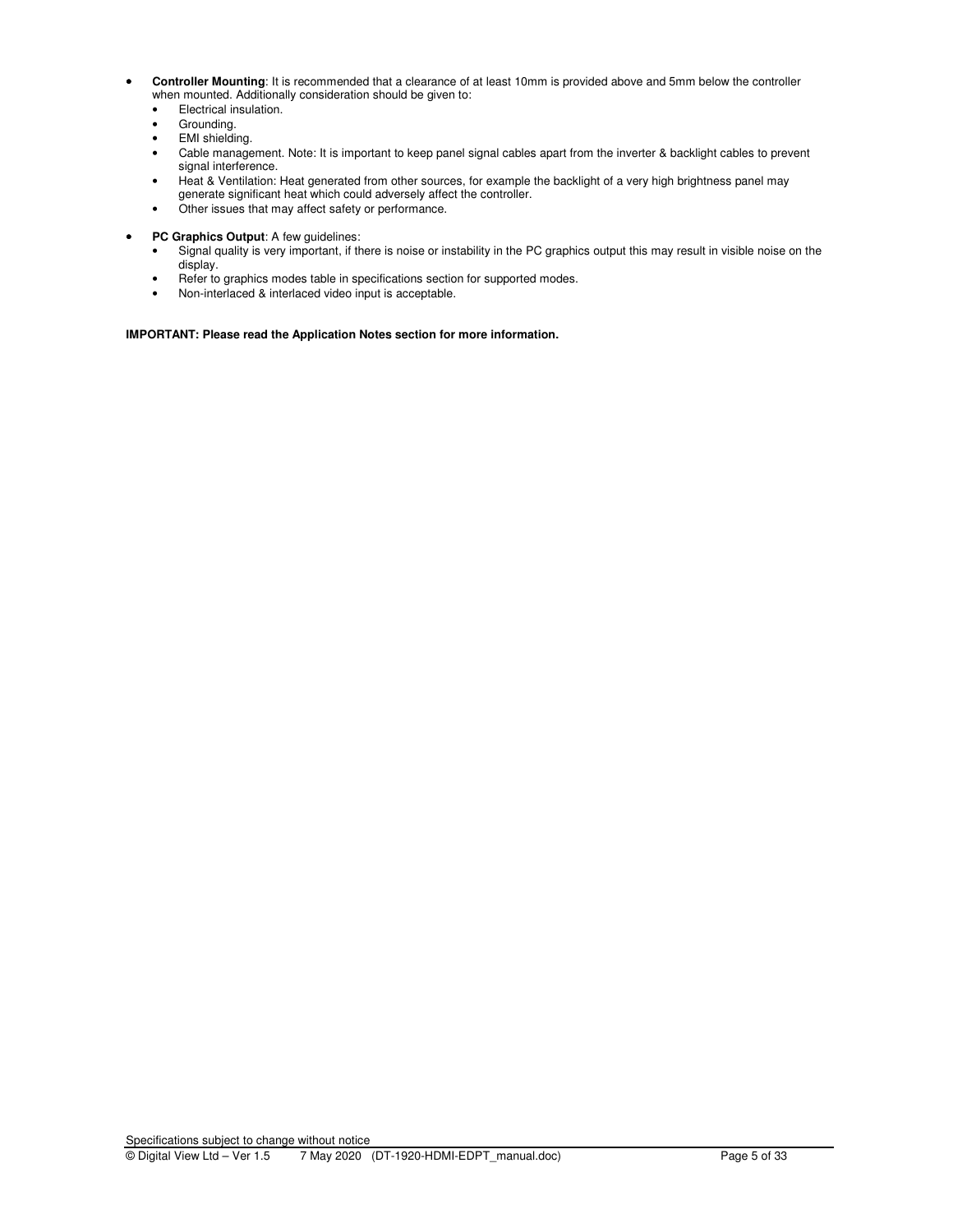# **CONNECTION & OPERATION**

**CAUTION**: Never connect or disconnect parts of the display system when the system is powered up as this may cause serious damage.

#### **CONNECTION**

Connection and usage is quite straight forward (it is useful to have the relevant connection diagram available at this time):

- 1. **LCD panel & backlight driver:** Connect the inverter/Backlight driver (if it is not built-in the panel) to the inverter/backlight connector of the LCD panel.
- 2. **eDP interface panels:** The controller board supports eDP interface FHD panel. Plug the eDP cable to J6. And make sure the matching panel timings and correct jumper settings (JA3 & JA6) by referring to the panel support table and jumper settings table in page 12-14.
- 3. **Inverter/Backlight driver:** Plug the inverter/backlight cable to CNB1 and CNA1 (if necessary). Plug another end to the connector on the inverter/backlight of panel side.
- 4. **Function switch & Controller:** Plug the OSD switch mount cable to CNC1 on the controller board and another to the OSD switch mount.
- 5. **LED & Controller:** Plug in a 3-way with dual color LED to connector LED1 on the controller board.
- 6. **IR & Controller:** Plug in a 3-way with IR sensor to connector IR1 on the controller board.
- 7. **Jumpers & Inverter & Panel voltage:** Particularly pay attention to the settings of JA3, JA6, JB2 and JB3. JB2 & JB3 are used for inverter control (read inverter specification and information on the jumper table to define the correct settings). JA3 & JA6 is used for panel voltage input (read panel specification and information on the jumper table to define the correct settings).
- 8. **Input signal cable & Controller:** Plug the corresponding signal input to the connector on the controller board.
- **Power supply & Controller:** Plug the DC 12V/24V power in to the connector PP2.
- 10. **Power on:** Switch on the controller board and panel by using the OSD switch mount.

#### General:

- If you are using supplied cables & accessories, ensure they are correct for the model of panel and controller.
- If you are making your own cables & connectors refer carefully to both the panel & inverter specifications and the section in this manual, "Connectors, Pinouts & Jumpers" to ensure the correct pin to pin wiring.

#### **PC SETTINGS**

The controller has been designed to take a very wide range of input signals however to optimize the PC's graphics performance we recommend choosing 60Hz vertical refresh rate – this will not cause screen flicker.

#### **OPERATION**

Once the system has been connected and switched on there are a number of functions available to adjust the display image as summarized in the following sections. The settings chosen will be saved for each mode independently.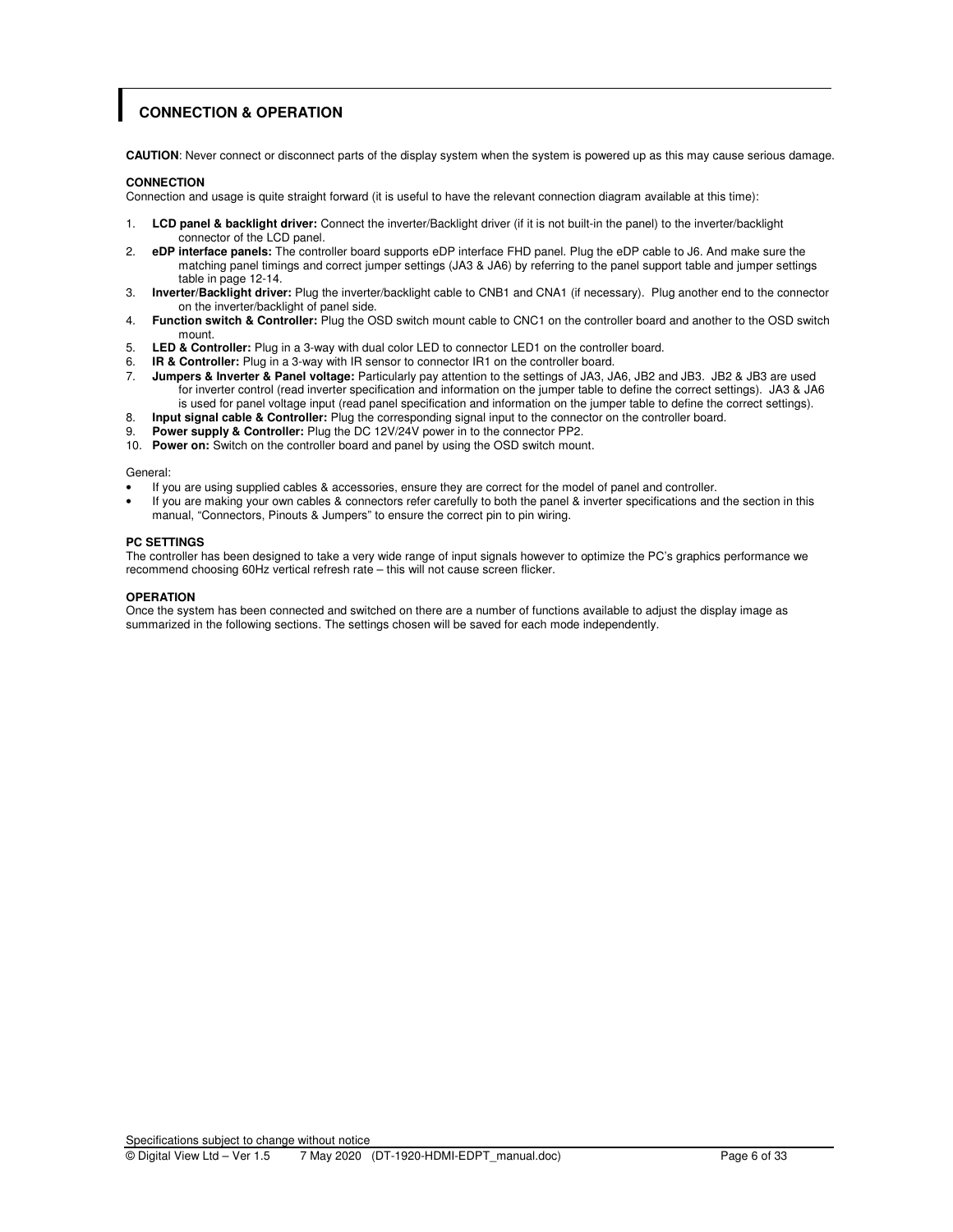#### **LCD DISPLAY SYSTEM SETTINGS**

NOTE: By way of explanation the following refers to a set of sample buttons that may be obtained as an option. In addition to power on/off and connection for backlight brightness the controller provides an On Screen Display of certain functions which are controlled by 5 momentary type buttons (analog VR type) or 8 momentary type buttons (digital type):

| Controls                                                   | Analog VR type   | Digital type             |
|------------------------------------------------------------|------------------|--------------------------|
| On/Off – turns controller board power on                   | VR toggle switch | On/Off button            |
| Brightness - controls backlight brightness                 | Rotary VR        | Brightness $+/-$ buttons |
| Menu                                                       | Menu button      | Menu button              |
| Turns OSD menu On or Off (it will auto time off)<br>٠      |                  |                          |
|                                                            |                  |                          |
| Select up                                                  | <b>SEL UP</b>    | <b>SEL UP</b>            |
| Moves the selector to the previous level function          |                  |                          |
| (up)                                                       |                  |                          |
| Select down                                                | <b>SEL DN</b>    | <b>SEL DN</b>            |
| Moves the selector to the next level function              |                  |                          |
| (down)                                                     |                  |                          |
| Confirm the OSD selection<br>$\bullet$                     |                  |                          |
| $\ddot{}$                                                  | $\ddot{}$        | $\pm$                    |
| Increase the OSD parameter values<br>$\bullet$             |                  |                          |
| Moves the selector to next function (forward)<br>$\bullet$ |                  |                          |
|                                                            |                  |                          |
|                                                            |                  |                          |
| Decrease the OSD parameter values<br>٠                     |                  |                          |
| Moves the selector to previous function<br>٠               |                  |                          |
| (backward)                                                 |                  |                          |
|                                                            |                  |                          |





Digital type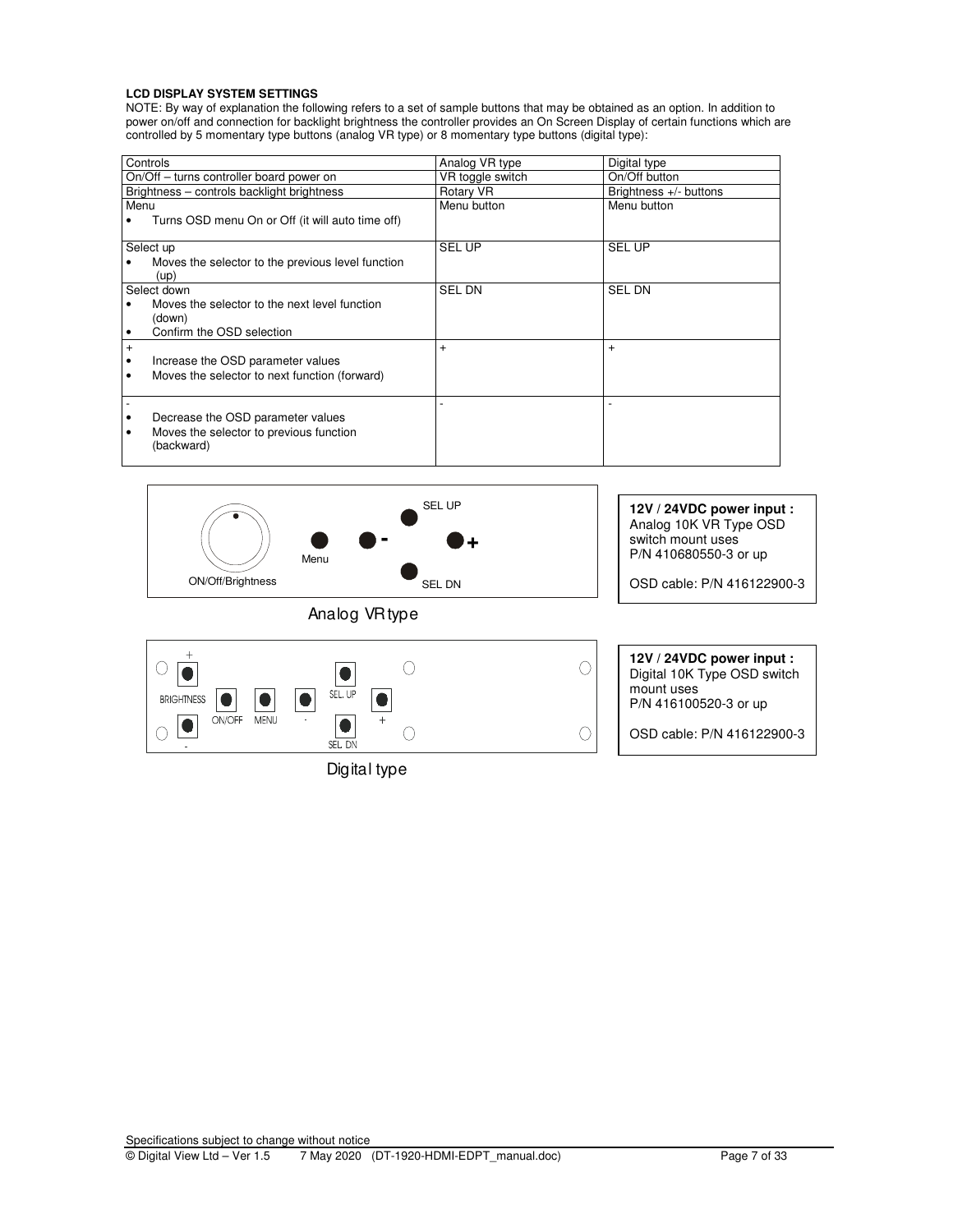| <b>OSD functions</b> |                                                                                                      |
|----------------------|------------------------------------------------------------------------------------------------------|
|                      | Picture:                                                                                             |
|                      | <b>Brightness</b><br>Brightness: [0-100]<br>[Default 50]<br>Invert:<br><b>OFF</b><br>[Default]<br>ON |
| <b>Picture</b>       | D/A / PWM: PWM [Default]<br>D/A                                                                      |
|                      | Frequency: [100Hz - 440Hz] [Default 240Hz]                                                           |
|                      |                                                                                                      |
|                      | <b>Black level</b><br>$[0 - 100]$<br>[Default 50]<br>Contrast<br>[0-100] [Default 50]                |
|                      | <b>Sharpness</b><br>$[0-4]$<br>[Default 2]                                                           |
| Œ,                   | Color:                                                                                               |
| G                    | Gamma: 1.8<br>2.0                                                                                    |
| Color                | 2.2 [Default]<br>2.4                                                                                 |
|                      | 2.6                                                                                                  |
|                      | Temperature: 9300<br>7500                                                                            |
|                      | 6500 [Default]<br>5000                                                                               |
|                      | <b>sRGB</b><br>User: R [0-255]                                                                       |
|                      | G [0-255]<br>B [0-255]                                                                               |
|                      |                                                                                                      |
|                      | Hue:<br>$[0-100]$<br>[Default 50]<br>Saturation [0-100]<br>[Default 50]                              |
|                      | Advanced:                                                                                            |
|                      | <b>Aspect Ratio: Full</b><br>[Default]<br>16:9                                                       |
| Advanced             | 4:3<br>5:4                                                                                           |
|                      | <b>Default Power: OFF</b>                                                                            |
|                      | ON [Default]                                                                                         |
|                      | Audio:                                                                                               |
|                      | Volume [0-100] [Default 50]                                                                          |
| <b>Audio</b>         | Mute: ON<br><b>OFF</b><br>[Default]                                                                  |
|                      | Other:                                                                                               |
|                      | Reset                                                                                                |
|                      | Menu Time [0 (Always On), 10-60]<br>[Default 10]                                                     |
| Other                | OSD H Position [0-100]<br>[Default 50]                                                               |
|                      | OSD V Position [0-100]<br>[Default 50]                                                               |
|                      | [English/French*/Spanish*]<br>Language<br>[Default English]                                          |
|                      | Transparency [0-255]<br>[Default 0]                                                                  |
|                      | [Default 0]<br>Rotate: 0<br>90                                                                       |
|                      | 270<br>180                                                                                           |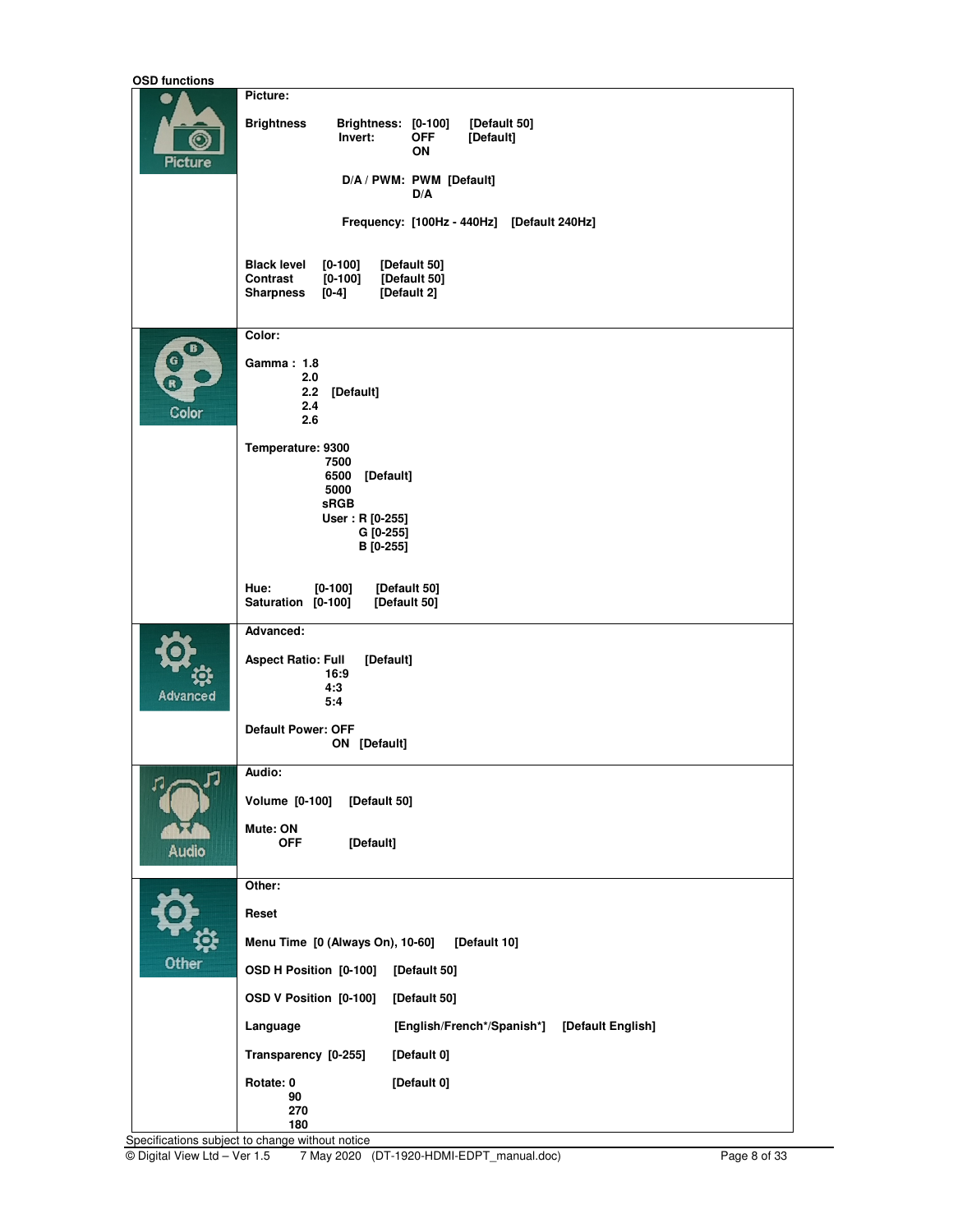

**Remark :** 

**\* - Only effective on V1.02.00 or up version.**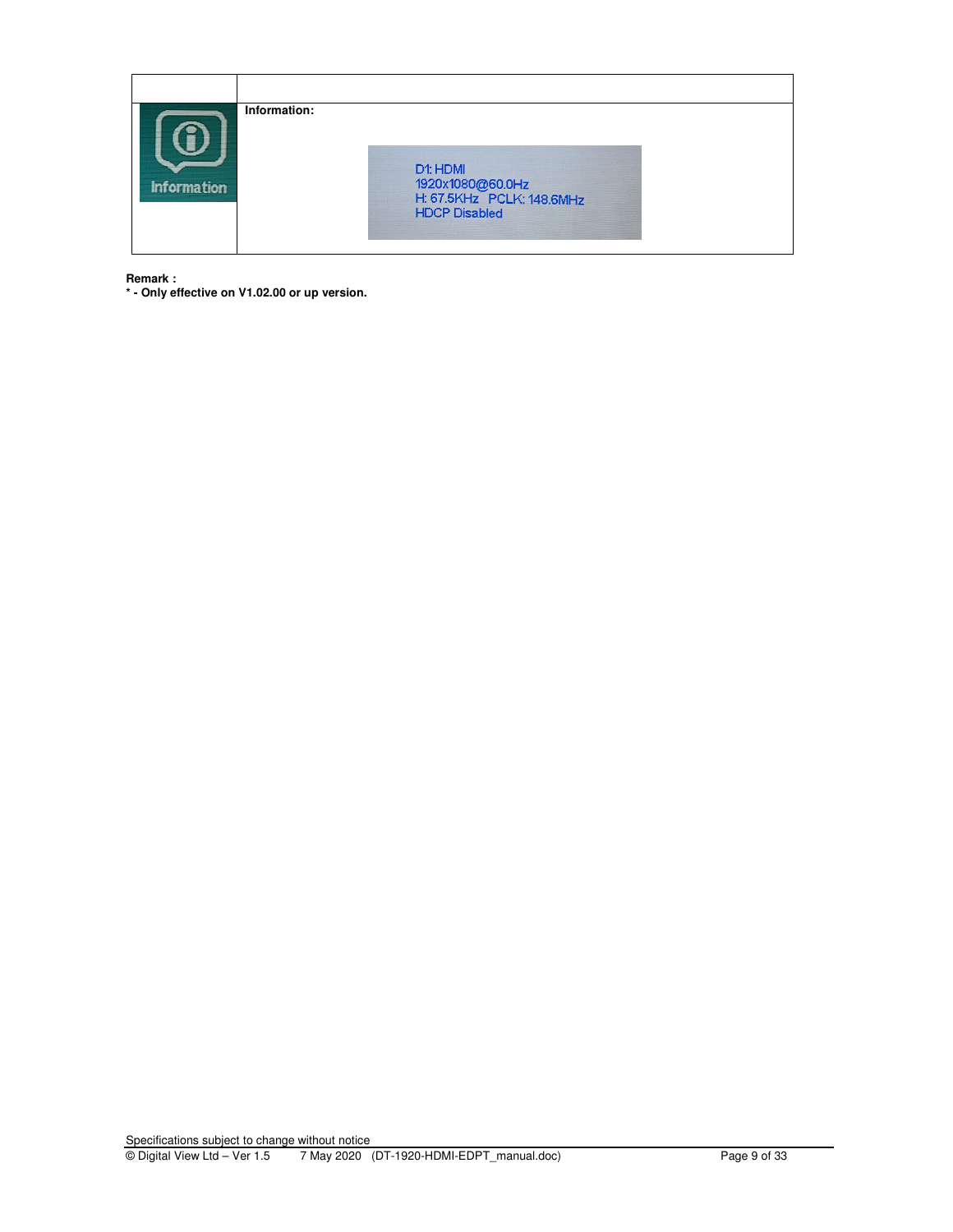## **CONNECTORS, PINOUTS & JUMPERS**

The various connectors are:



### **Summary: Connectors**

| Ref              | <b>Purpose</b>                 | <b>Description</b>                                                              |
|------------------|--------------------------------|---------------------------------------------------------------------------------|
| CN <sub>1</sub>  | Audio outut (Stereo) from HDMI | 12513WR-04 or compatible<br>(Matching type: Molex 51146-0400)                   |
|                  |                                | or compatible)                                                                  |
|                  |                                | (Matching audio out cable P/N 426454900-3 (300mm))                              |
| CN <sub>8</sub>  | RS-232 serial control          | 12513WR-06 or compatible<br>(Matching type: Molex 51146-0600)                   |
|                  |                                | or compatible)                                                                  |
|                  |                                | (Matching RS-232 extend cable P/N 426092400-3 (100mm))                          |
| CNA1             | Auxiliary power output         | 12513WR-06 or compatible<br>(Matching type: Molex 51146-0600)                   |
|                  |                                | or compatible)                                                                  |
|                  |                                | (Matching extend cable P/N 426092400-3 (100mm))                                 |
| CNB <sub>1</sub> | Backlight inverter             | (Matching type: Molex 51146-0500)<br>12513WR-05 or compatible                   |
|                  |                                | or compatible)                                                                  |
|                  |                                | (Matching reference cable P/N 426065400-3 (300mm))                              |
| CNC <sub>1</sub> | OSD control                    | 12513WR-12 or compatible<br>(Matching type: Molex 51146-1200)                   |
|                  |                                | or compatible)                                                                  |
| IR <sub>1</sub>  |                                | (Matching OSD switch mount cable P/N 426122900-3 (300mm))                       |
|                  | Infra-red sensor connector     | 12513WR-03 or compatible<br>(Matching type: Molex 51146-0300)<br>or compatible) |
|                  |                                | (Matching IR extend cable P/N 426032100-3 (300mm))                              |
| J6               | eDP connector                  | I-PEX 20455-030E-12<br>(Matching type: I-PEX 20454-030T)                        |
| LED <sub>1</sub> | Power LED connector            | (Matching type: Molex 51146-0300<br>12513WR-03 or compatible                    |
|                  |                                | or compatible)                                                                  |
|                  |                                | (Matching LED extend cable P/N 426032100-3 (300mm))                             |
| P <sub>1</sub>   | HDMI in                        | Micro HDMI connector (Type D)                                                   |
| P <sub>3</sub>   | HDMI in (Build option)         | Standard HDMI connector (Type A)                                                |
| PP <sub>2</sub>  | Power input                    | (Matching type: Molex 51146-1200)<br>12513WR-12 or compatible                   |
|                  |                                | or compatible)                                                                  |
|                  |                                | (Matching power extend cable P/N 426019600-3 (300mm))                           |
| SW <sub>1</sub>  | Panel selection                | 8-way DIP Switch                                                                |

Specifications subject to change without notice<br>  $\circledcirc$  Digital View Ltd – Ver 1.5 7 May 2020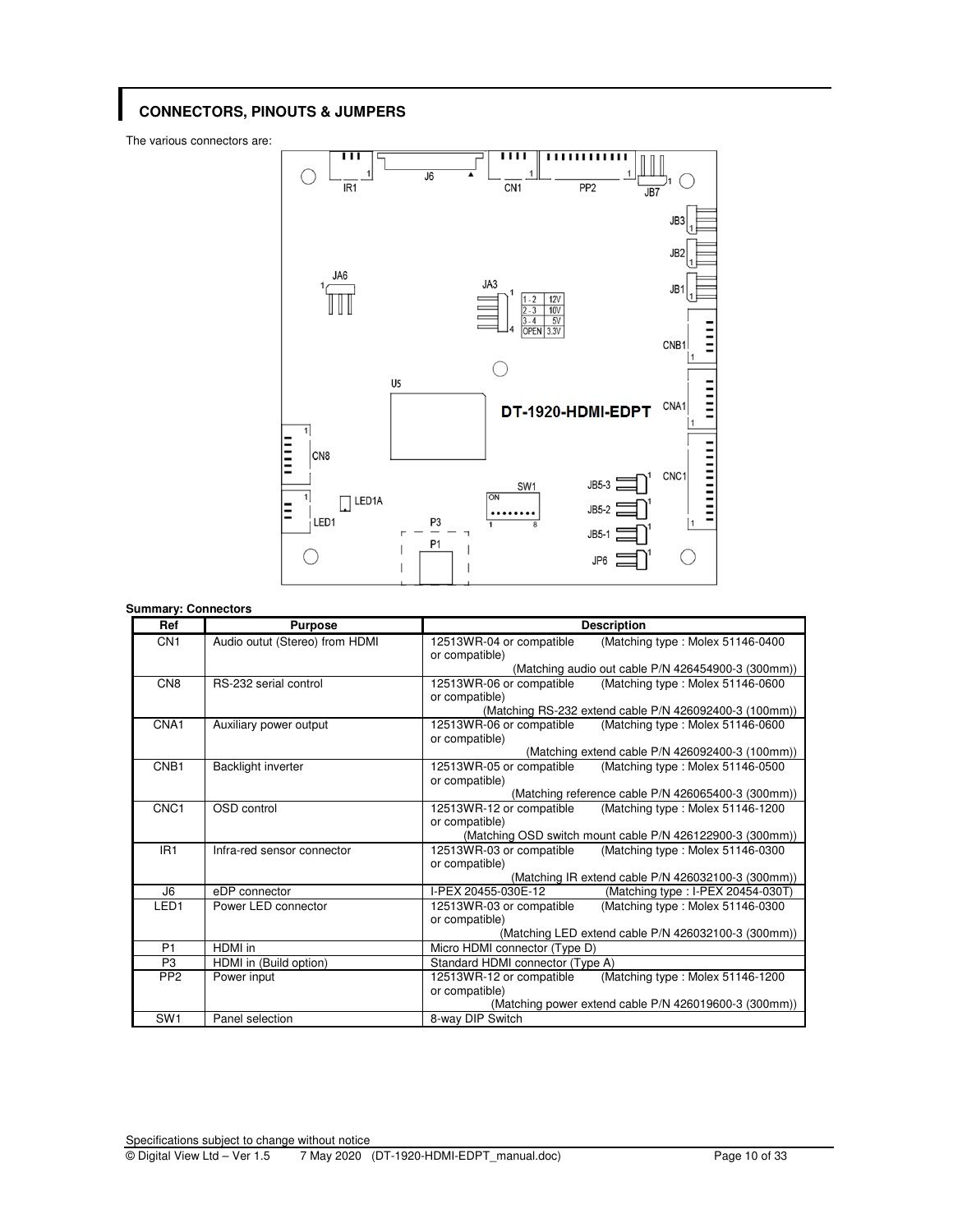|                 | Summary: Jumpers setting                                                                   |                                                                                                                                                                                                                |  |  |  |  |
|-----------------|--------------------------------------------------------------------------------------------|----------------------------------------------------------------------------------------------------------------------------------------------------------------------------------------------------------------|--|--|--|--|
| <b>Ref</b>      | <b>Purpose</b>                                                                             | <b>Note</b>                                                                                                                                                                                                    |  |  |  |  |
| JA3             | Panel power voltage select<br><b>CAUTION:</b> Incorrect setting can damage<br>panel        | See panel voltage setting table 1                                                                                                                                                                              |  |  |  |  |
| AAL.            | Panel power voltage select<br><b>CAUTION:</b> Incorrect setting will cause panel<br>damage | See panel voltage setting table 1                                                                                                                                                                              |  |  |  |  |
| JB1             | Backlight brightness voltage range                                                         | $1 - 2 = 3.3V$ max<br>$2 - 3 = 5V$ max                                                                                                                                                                         |  |  |  |  |
| JB <sub>2</sub> | Backlight inverter on/off control - signal level                                           | $2-3 = On/Off control signal 'High' = +5V$<br>$1-2$ = On/Off control signal 'High' = $+3.3V$<br>Open = On/Off control signal 'High' = Open collector<br><b>CAUTION:</b> Incorrect setting can damage inverter. |  |  |  |  |
| JB3             | Backlight inverter on/off control - polarity                                               | $1-2$ = control signal 'high' = CCFT ON<br>$2-3$ = control signal 'low' = CCFT ON                                                                                                                              |  |  |  |  |
| JB <sub>5</sub> | Backlight control type selection                                                           | JB5-1 = VR/Digital switch mount control<br>JB5-2 = Analog backlight brightness - voltage range<br>$0 - 5V$<br>JB5-3 = PWM (Pulse Width Modulation) brightness                                                  |  |  |  |  |
| JB7             | Backlight control voltage on CNB1 pin4<br>(Function when JB5-1 sets closed)                | Open = For OSD switch mount control (Default)<br>$= 0V$<br>$1-2$<br>$2 - 3$<br>$= 3.3V/5V$ controlled by JB1                                                                                                   |  |  |  |  |
| JP <sub>6</sub> | Input power control                                                                        | Short $=$ External switch control and fix the board ON<br>Open = Switch mount control                                                                                                                          |  |  |  |  |
| SW <sub>1</sub> | Panel selection                                                                            | See table below                                                                                                                                                                                                |  |  |  |  |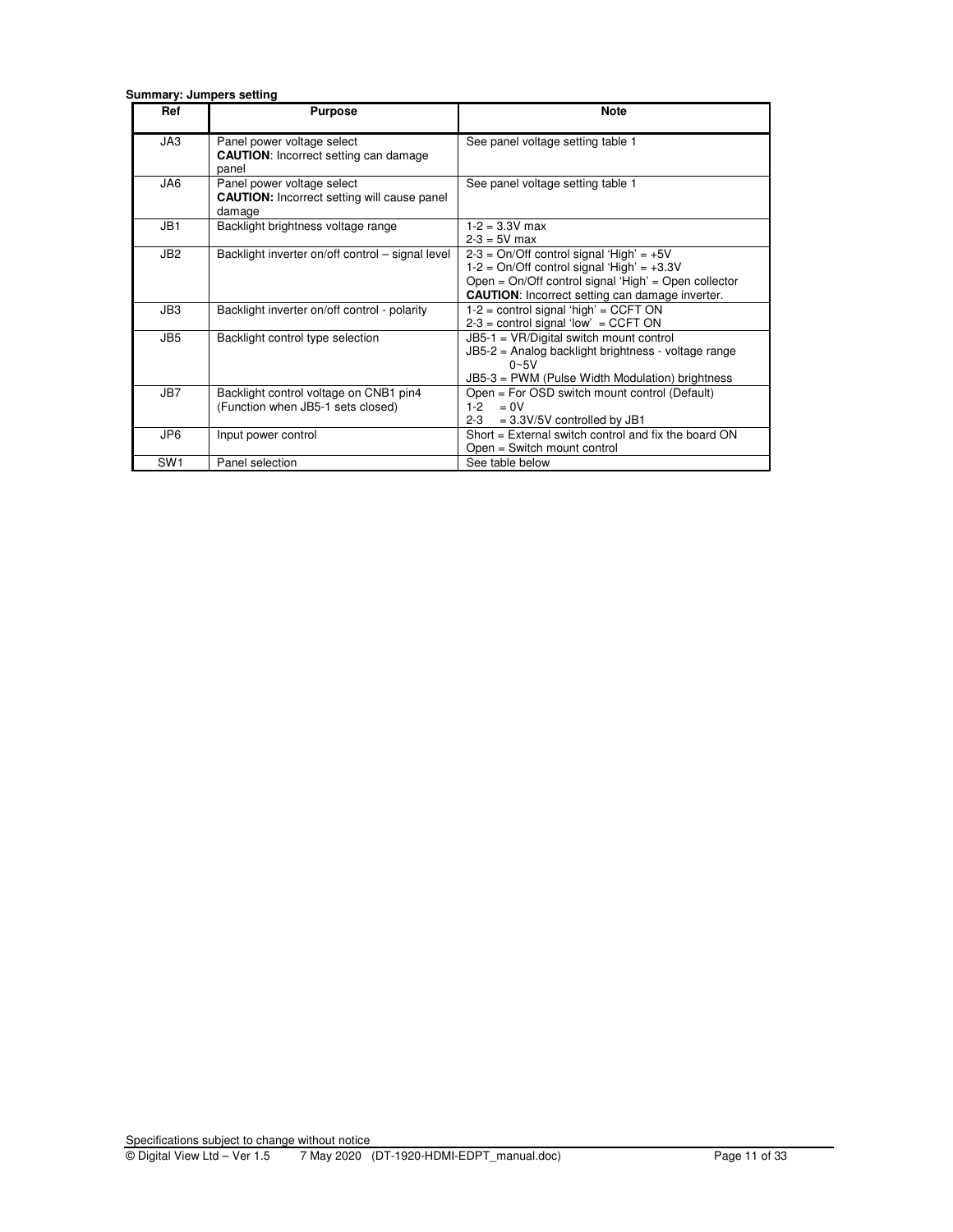#### **Table 1 : Panel voltage setting table :**

| Input voltage via<br>PP <sub>2</sub> | Panel Voltage | JA3         | JA6     | Jumper on board              |  |
|--------------------------------------|---------------|-------------|---------|------------------------------|--|
|                                      | 3.3V          | <b>OPEN</b> | $1 - 2$ | JA3<br>JA6<br>$\overline{4}$ |  |
|                                      |               |             |         |                              |  |
| 12VDC                                | 5V            | $3 - 4$     | $1 - 2$ | JA3<br>JA6<br>$\overline{4}$ |  |
|                                      |               |             |         |                              |  |
|                                      | 10V           | $2 - 3$     | $1 - 2$ | JA3<br>JA6<br>14             |  |
|                                      |               |             |         |                              |  |
|                                      | <b>12V</b>    | $1-2$       | $2 - 3$ | JA3<br>JA6<br>14             |  |

**CAUTION: Incorrect setting can damage panel & controller** 

| Input voltage via<br>PP <sub>2</sub> | Panel Voltage | JA3         | JA6     | Jumper on board            |
|--------------------------------------|---------------|-------------|---------|----------------------------|
|                                      | 3.3V          | <b>OPEN</b> | $1 - 2$ | JA3<br>JA6<br>14           |
|                                      |               |             |         |                            |
|                                      | 5V            | $3 - 4$     | $1 - 2$ | JA3<br>JA6<br>ا<br>ا<br>14 |
| 24VDC**                              |               |             |         |                            |
|                                      | 10V           | $2 - 3$     | $1 - 2$ | JA3<br>JA6<br>14           |
|                                      |               |             |         |                            |
|                                      | <b>12V</b>    | $1-2$       | $1 - 2$ | JA3<br>JA6<br>1<br>J4      |
|                                      |               |             |         |                            |

**CAUTION: Incorrect setting can damage panel & controller** 

**\*\* Ensure that the backlight inverter supports 24V operation prior to connecting a 24VDC input. Because CNA1 pin 1 and CNB1 pin 2 will output 24VDC if input 24VDC via PP2.**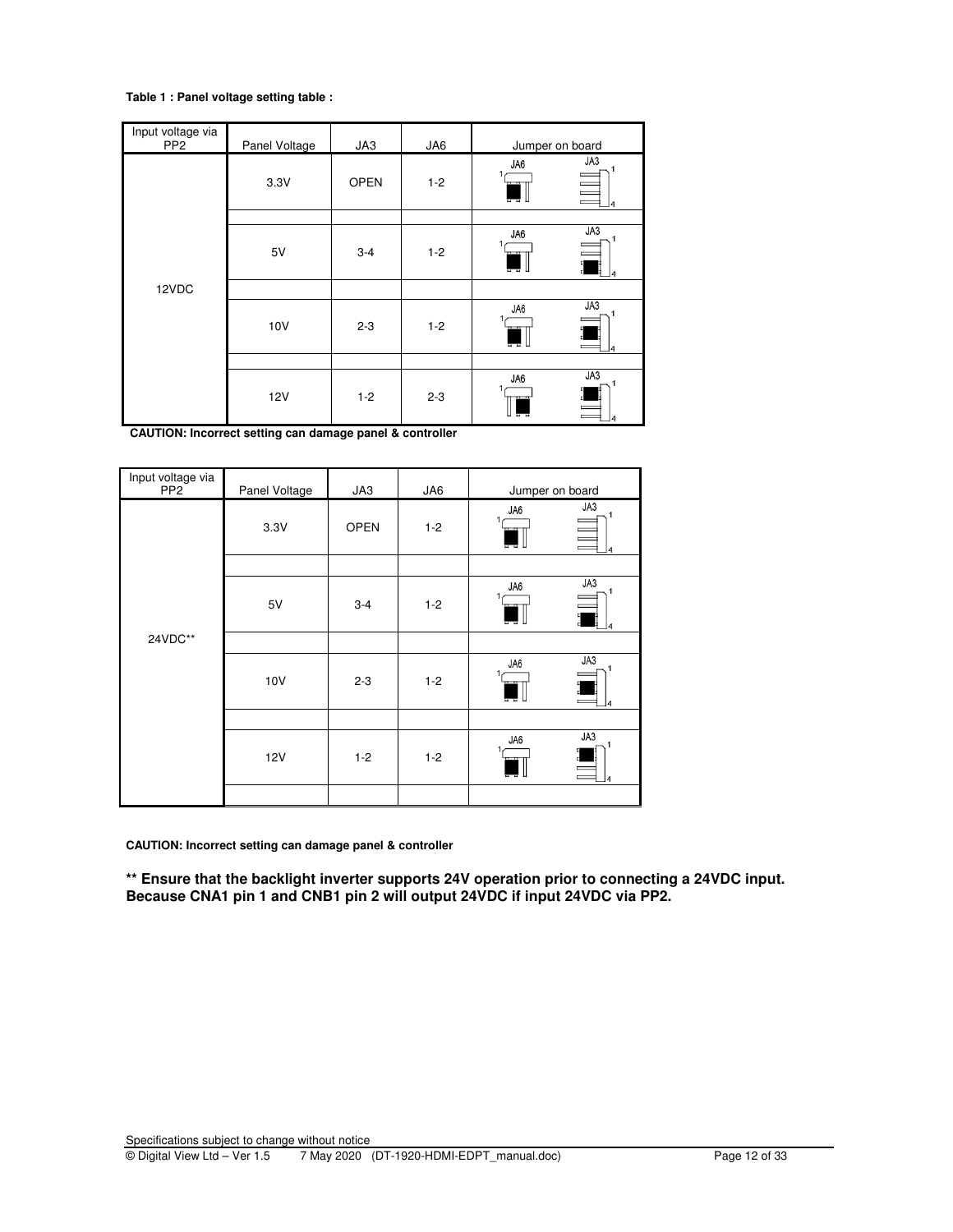

JA3, JA6 location on board : (Please pay attention to the jumper settings on JA3, JA5 & JA6 which are red in color)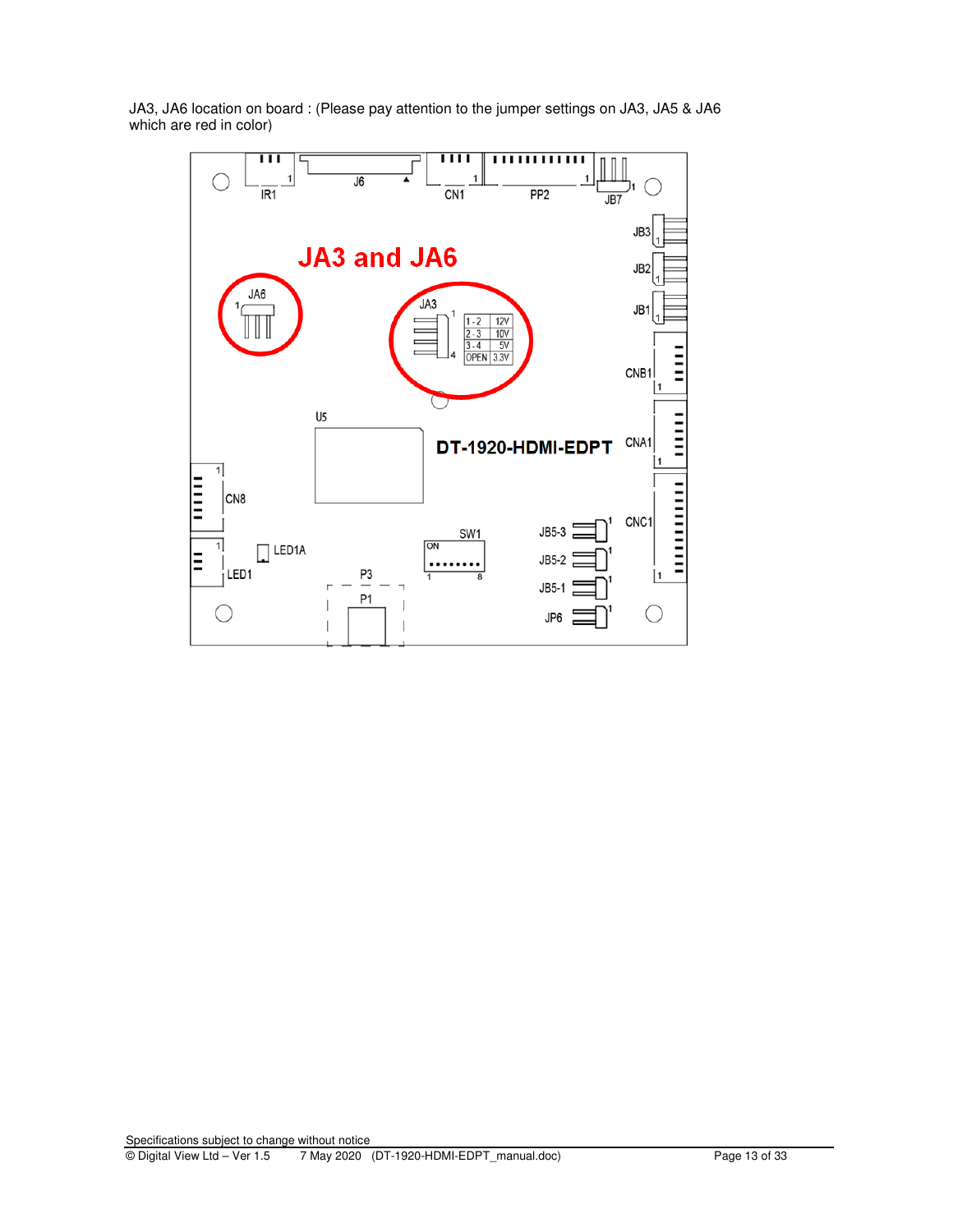**Table 2 : DIP Switch selection – SW1**<br>Pos #1 | Pos #2 | Pos #3 | Pos.#4 *Pos #1 Pos #2 Pos #3 Pos.#4 Description Panel resolution*  For WUXGA panels OFF OFF OFF OFF Innolux N173HGE-E11 1920x1080<br>NLT NL192108BC18-06F 1920x1080 NLT NL192108BC18-06F 1920x1080<br>AUO G156HAB01.0 1920x1080 AUO G156HAB01.0 1920x1080<br>OFF ON OFF OFF AUO G101UAN01.0 1920x1200 AUO G101UAN01.0

**Remark : The above panel timings are generated based on the panel specification. Some of the panel timings settings may not exactly to match the panel model we specified in this table.** 

| Pos #5     | Pos #6     | Pos #7     | <b>Description</b>         |
|------------|------------|------------|----------------------------|
| <b>OFF</b> | OFF        | OFF        | WUXGA (1920 x 1200 / 1080) |
| ON         | <b>OFF</b> | OFF        | <b>UXGA</b>                |
| <b>OFF</b> | ON         | <b>OFF</b> | <b>SXGA</b>                |
| ON         | ON         | <b>OFF</b> | WXGA (1366 x 768)          |
| <b>OFF</b> | <b>OFF</b> | ON         | XGA                        |
| ON         | <b>OFF</b> | ON         | <b>SVGA</b>                |
| <b>OFF</b> | ON         | ON         | VGA / WVGA                 |
| <b>ON</b>  | ON         | ON         | <b>Others</b>              |
|            |            |            |                            |
| Pos. #8    | <b>OFF</b> |            | Reserved                   |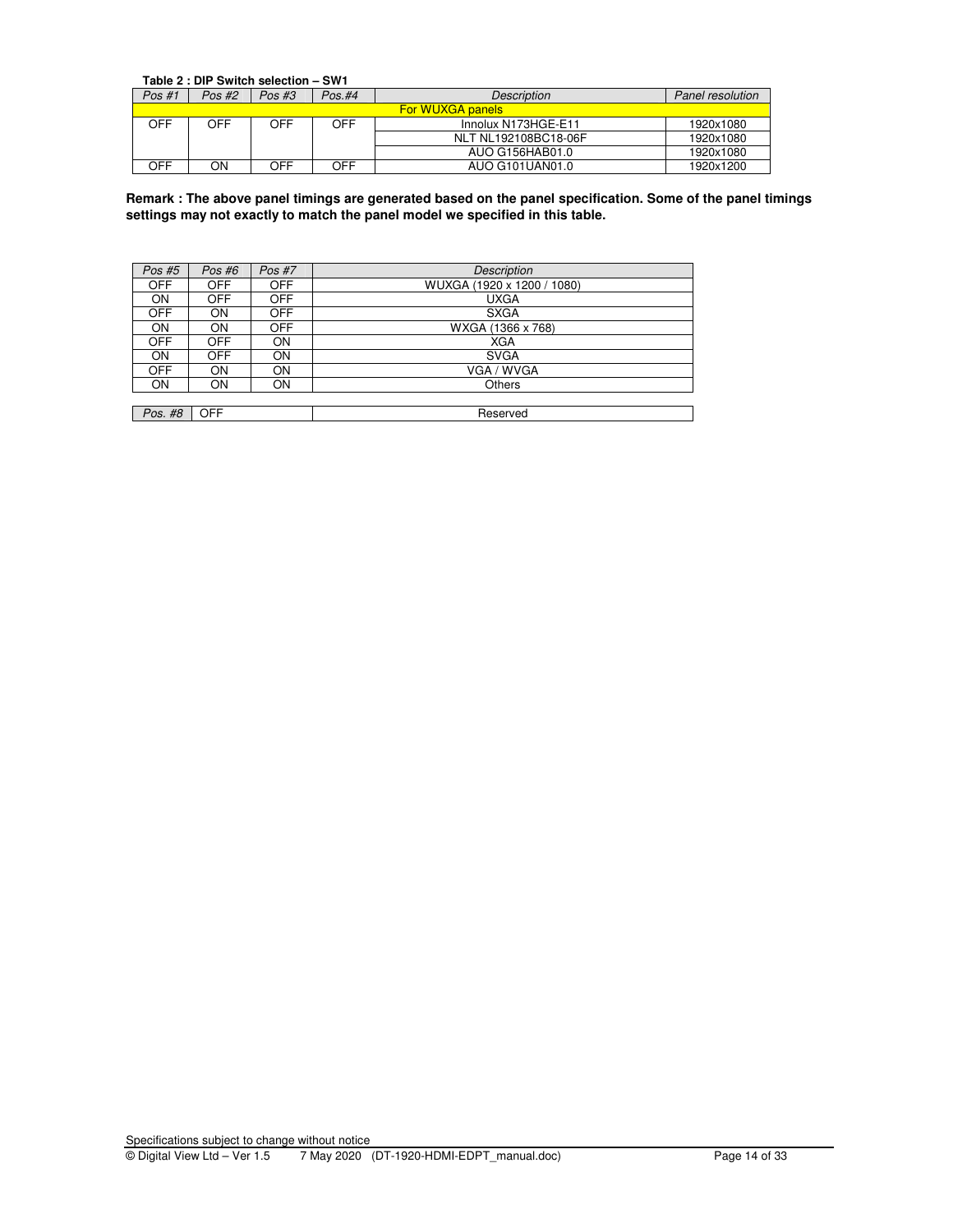#### **CN1 – Audio output (Stereo) from HDMI: YEONHO 12513WR-04 compatible (Matching type : Molex 51146-0400 or compatible)**

| PIN | <b>SYMBOL</b> | <b>DESCRIPTION</b>             |
|-----|---------------|--------------------------------|
|     | AMP L -       | Audio Left channel (Negative)  |
|     | AMP L $+$     | Audio Left channel (Positive)  |
|     | AMP R-        | Audio Right channel (Negative) |
|     | AMP $R_+$     | Audio Right channel (Positive) |

|  |  |  | CN8 - RS-232 serial control: YEONHO 12513WR-06 compatible |
|--|--|--|-----------------------------------------------------------|
|  |  |  |                                                           |

| N8 - RS-232 serial control: YEONHO 12513WR-06 compatible |               | (Matching type: Molex 51146-0600 or compatible) |
|----------------------------------------------------------|---------------|-------------------------------------------------|
| PIN                                                      | <b>SYMBOL</b> | <b>DESCRIPTION</b>                              |
|                                                          | EXT SCL       | Reserved                                        |
|                                                          | EXT SDA       | Reserved                                        |
|                                                          | <b>VCC</b>    | $+5V$                                           |
|                                                          | TXD           | RS-232 Tx data                                  |
|                                                          | GND           | Ground                                          |
|                                                          | <b>RXD</b>    | RS-232 Rx data                                  |

|  | CNA1 - Auxiliary power output: YEONHO 12513WR-06 compatible |  |
|--|-------------------------------------------------------------|--|

(Matching type: Molex 51146-0600 or compatible)

| PIN | <b>SYMBOL</b> | <b>DESCRIPTION</b>   |
|-----|---------------|----------------------|
|     | AUX 12V / 24V | $+12V/+24V$ DC       |
|     | AUX 12V / 24V | +12V / +24V DC       |
|     | AUX 12V / 24V | $+12V/+24V$ DC       |
|     | GND           | Ground               |
|     | GND           | Ground               |
|     | AUX 5V        | $+5V$ DC, 500mA max. |

**CNB1 – Backlight inverter connector: YEONHO 12513WR-05 compatible (Matching type : Molex 51146-0500 or compatible)**

| PIN | <b>SYMBOL</b> | <b>DESCRIPTION</b>                      |
|-----|---------------|-----------------------------------------|
|     | GND           | Ground                                  |
|     | VBKL          | +12V / +24V DC, backlight power supply  |
|     | <b>BLCTRL</b> | On/Off control (enable) – see JB2 & JB3 |
|     | BVR WIP       | Brightness VR - WIP                     |
|     | BVR A         | Brightness VR A                         |

| <b>PIN</b> | <b>SYMBOL</b>  | <b>DESCRIPTION</b>                                          |
|------------|----------------|-------------------------------------------------------------|
|            | <b>PSWIN</b>   | Power button A                                              |
| ິ          | SW ON          | Power button B                                              |
| З          | BVR A          | Backlight Brightness VR pin A                               |
| 4          | <b>BVR WIP</b> | Backlight Brightness R pin WIP                              |
| 5          | BVR B          | Backlight Brightness VR pin B (470 ohm resistor to +5V Vcc) |
| 6          | <b>GND</b>     | Ground                                                      |
|            | <b>MENU</b>    | OSD menu                                                    |
| R          | -/LEFT         | OSD-/Left                                                   |
|            | $+$ /RIGHT     | $OSD + /$ Right                                             |
| 10         | SEL DN         | OSD Select down                                             |
| 11         | SEL UP         | OSD Select up                                               |
| 12         | NC.            | No connection                                               |

The VR for brightness depends on the inverter. The main power load for On/Off is handled by a relay on the controller.

| PIN | <b>SYMBOL</b> | <b>DESCRIPTION</b> |
|-----|---------------|--------------------|
|     | GND           | Ground             |
|     | VCC           | $+3.3V$            |
|     | IR Data       | IR data            |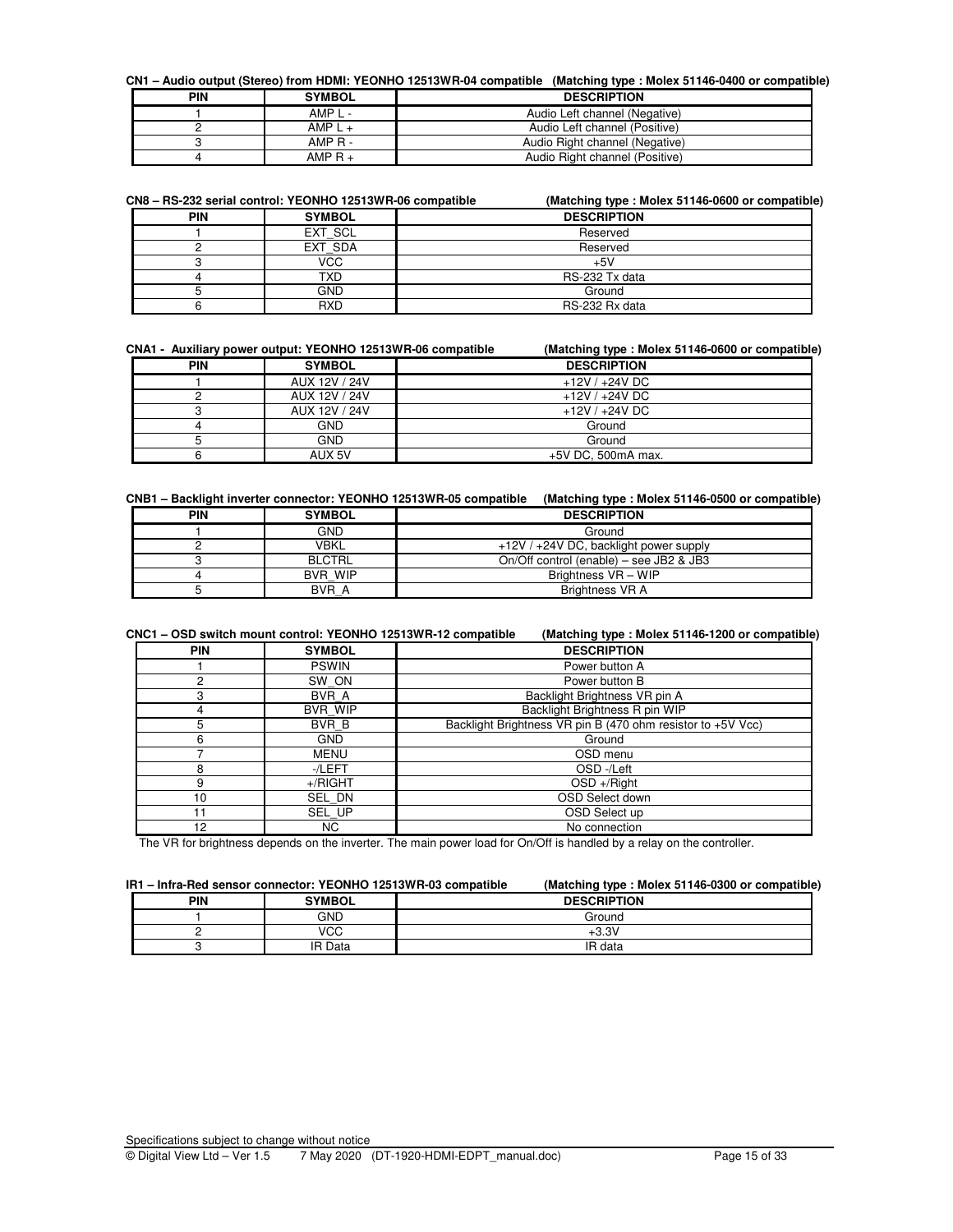**J6 – eDP connector: I-PEX 20455-030E-12 (Matching type : I-PEX 20454-030T)** 

| <b>PIN</b>     | <b>SYMBOL</b>   | $\frac{1}{2}$ connector. Then, every vouch in (matering type . If an every voor)<br><b>DESCRIPTION</b> |
|----------------|-----------------|--------------------------------------------------------------------------------------------------------|
| 1              | <b>GND</b>      | Ground                                                                                                 |
| 2              | <b>GND</b>      | Ground                                                                                                 |
| 3              | <b>GND</b>      | Ground                                                                                                 |
| 4              | <b>GND</b>      | Ground                                                                                                 |
| 5              | PANEL VCC       | Panel power                                                                                            |
| 6              | PANEL VCC       | Panel power                                                                                            |
| $\overline{7}$ | PANEL VCC       | Panel power                                                                                            |
| 8              | PANEL VCC       | Panel power                                                                                            |
| 9              | PANEL VCC       | Panel power                                                                                            |
| 10             | DP TX 33V       | Power for connector (3.3V 500mA)                                                                       |
| 11             | <b>GND</b>      | Ground                                                                                                 |
| 12             | DPTX HPD        | Hot Plug Detect                                                                                        |
| 13             | DPTX AUX N      | Auxiliary Channel (negative)                                                                           |
| 14             | <b>GND</b>      | Ground                                                                                                 |
| 15             | DPTX AUX P      | Auxiliary Channel (positive)                                                                           |
| 16             | <b>GND</b>      | Connected to Ground (100K)                                                                             |
| 17             | <b>GND</b>      | Connected to Ground (100K)                                                                             |
| 18             | DPTX L3N        | Lane 3 (negative)                                                                                      |
| 19             | <b>GND</b>      | Ground                                                                                                 |
| 20             | DPTX L3P        | Lane 3 (positive)                                                                                      |
| 21             | DPTX L2N        | Lane 2 (negative)                                                                                      |
| 22             | <b>GND</b>      | Ground                                                                                                 |
| 23             | DPTX L2P        | Lane 2 (positive)                                                                                      |
| 24             | <b>DPTX L1N</b> | Lane 1 (negative)                                                                                      |
| 25             | <b>GND</b>      | Ground                                                                                                 |
| 26             | DPTX L1P        | Lane 1 (positive)                                                                                      |
| 27             | <b>DPTX LON</b> | Lane 0 (negative)                                                                                      |
| 28             | <b>GND</b>      | Ground                                                                                                 |
| 29             | DPTX L0P        | Lane 0 (positive)                                                                                      |
| 30             | <b>GND</b>      | Ground                                                                                                 |

**LED1 – Status LED connector: YEONHO 12513WR-03 compatible (Matching type : Molex 51146-0300 or compatible)** 

| PIN | <b>DESCRIPTION</b>       |
|-----|--------------------------|
|     | Green LED pin (anode)    |
|     | LED pin common (cathode) |
|     | Red LED pin (anode)      |

**P1 – HDMI (1.4) Micro HDMI connector (Type D)** 

| <b>PIN</b> | $\cdots$ $\cdots$<br><b>SYMBOL</b> | <b>DESCRIPTION</b>                              |
|------------|------------------------------------|-------------------------------------------------|
|            | <b>HPDET</b>                       | Hot Plug Detect                                 |
| 2          | <b>UTILITY</b>                     | N.C. on device                                  |
| 3          | $DATA2+$                           | TMDS Data2+                                     |
| 4          | DATA2S                             | <b>TMDS Data2 Shield</b>                        |
| 5          | DATA2-                             | TMDS Data2-                                     |
| 6          | $DATA1+$                           | TMDS Data1+                                     |
|            | DATA <sub>1</sub> S                | <b>TMDS Data1 Shield</b>                        |
| 8          | DATA1-                             | TMDS Data1-                                     |
| 9          | DATA0+                             | TMDS Data0+                                     |
| 10         | DATA0S                             | <b>TMDS Data0 Shield</b>                        |
| 11         | DATA0-                             | TMDS Data0-                                     |
| 12         | $CLK+$                             | TMDS Clock+                                     |
| 13         | <b>CLKS</b>                        | <b>TMDS Clock Shield</b>                        |
| 14         | CLK-                               | TMDS Clock-                                     |
| 15         | <b>CEC</b>                         | CEC control                                     |
| 16         | DDC/CEC GND                        | <b>DDC/CEC Ground</b>                           |
| 17         | <b>SCL</b>                         | SCL (I <sup>2</sup> C Serial Clock for DDC)     |
| 18         | SDA                                | SDA (I <sup>2</sup> C Serial Data Line for DDC) |
| 19         | $+5V$                              | +5V Power (max 50mA) EDID/DDC                   |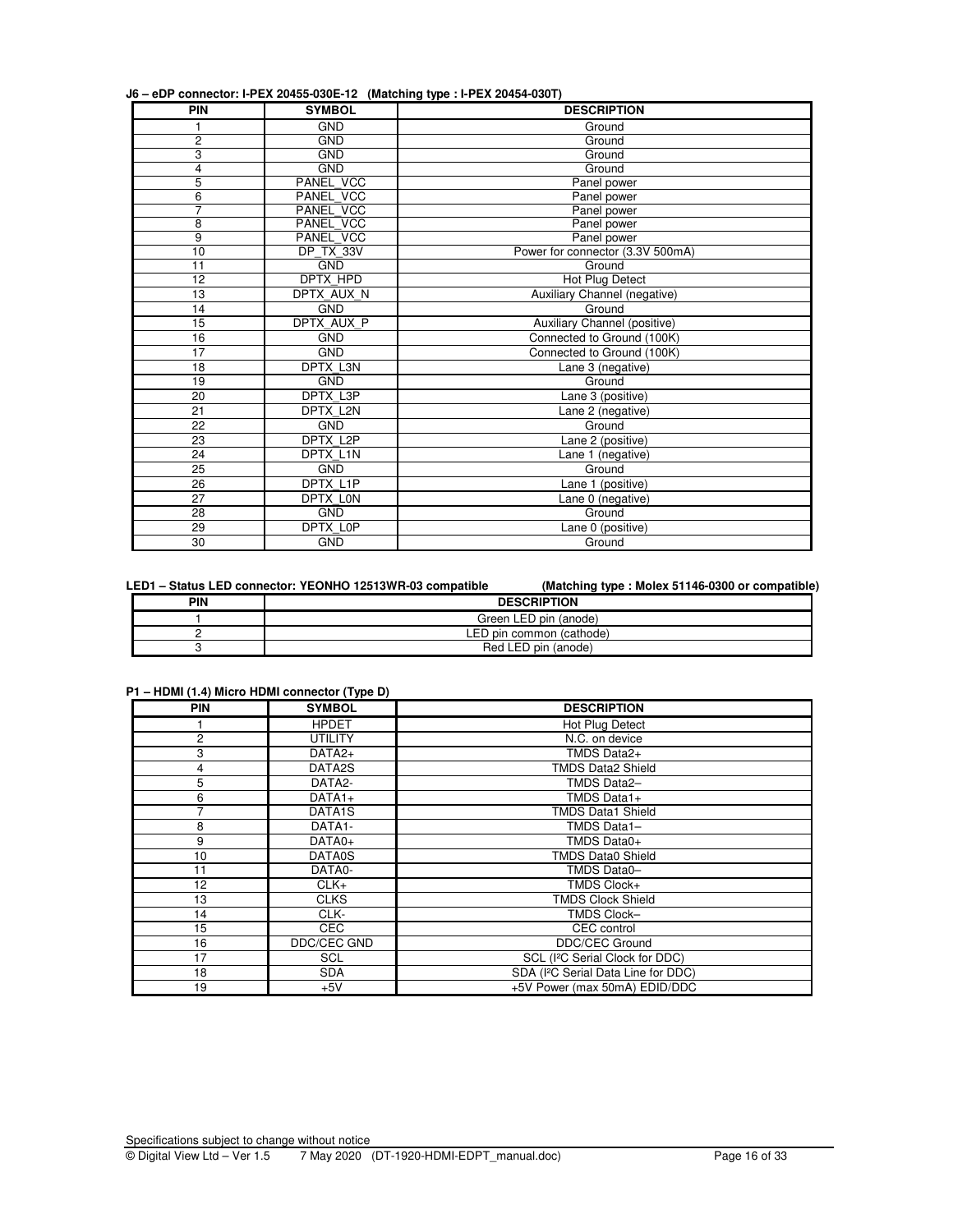### **P3 – HDMI (1.4) Standard HDMI connector (Type A) – Build option**

| <b>PIN</b>     | <b>SYMBOL</b>       | <b>DESCRIPTION</b>                              |
|----------------|---------------------|-------------------------------------------------|
|                | DATA2+              | TMDS Data2+                                     |
| $\overline{c}$ | DATA2S              | <b>TMDS Data2 Shield</b>                        |
| 3              | DATA2-              | TMDS Data2-                                     |
| 4              | $DATA1+$            | TMDS Data1+                                     |
| 5              | DATA <sub>1</sub> S | <b>TMDS Data1 Shield</b>                        |
| 6              | DATA1-              | TMDS Data1-                                     |
| 7              | DATA0+              | TMDS Data0+                                     |
| 8              | DATA0S              | TMDS Data0 Shield                               |
| 9              | DATA0-              | TMDS Data0-                                     |
| 10             | $CLK+$              | TMDS Clock+                                     |
| 11             | CLK@                | <b>TMDS Clock Shield</b>                        |
| 12             | CLK-                | TMDS Clock-                                     |
| 13             | NC.                 | No connection                                   |
| 14             | NC.                 | No connection                                   |
| 15             | SCL                 | SCL (I <sup>2</sup> C Serial Clock for DDC)     |
| 16             | <b>SDA</b>          | SDA (I <sup>2</sup> C Serial Data Line for DDC) |
| 17             | <b>GND</b>          | Ground                                          |
| 18             | $+5V$               | +5 V Power (max 50 mA)                          |
| 19             | <b>HPDET</b>        | Hot Plug Detect                                 |

### **PP2 – Power supply: YEONHO 12513WR-12**

| <b>PIN</b> | <b>SYMBOL</b>  | <b>DESCRIPTION</b> |
|------------|----------------|--------------------|
|            | VDD (+12V/24V) | $+12V/+24V$ in     |
| 2          | VDD (+12V/24V) | $+12V / +24V$ in   |
| 3          | VDD (+12V/24V) | $+12V/+24V$ in     |
| 4          | VDD (+12V/24V) | $+12V / +24V$ in   |
| 5          | VDD (+12V/24V) | $+12V / +24V$ in   |
| 6          | VDD (+12V/24V) | $+12V / +24V$ in   |
|            | <b>GND</b>     | Ground             |
| 8          | <b>GND</b>     | Ground             |
| 9          | <b>GND</b>     | Ground             |
| 10         | <b>GND</b>     | Ground             |
| 11         | <b>GND</b>     | Ground             |
| 12         | <b>GND</b>     | Ground             |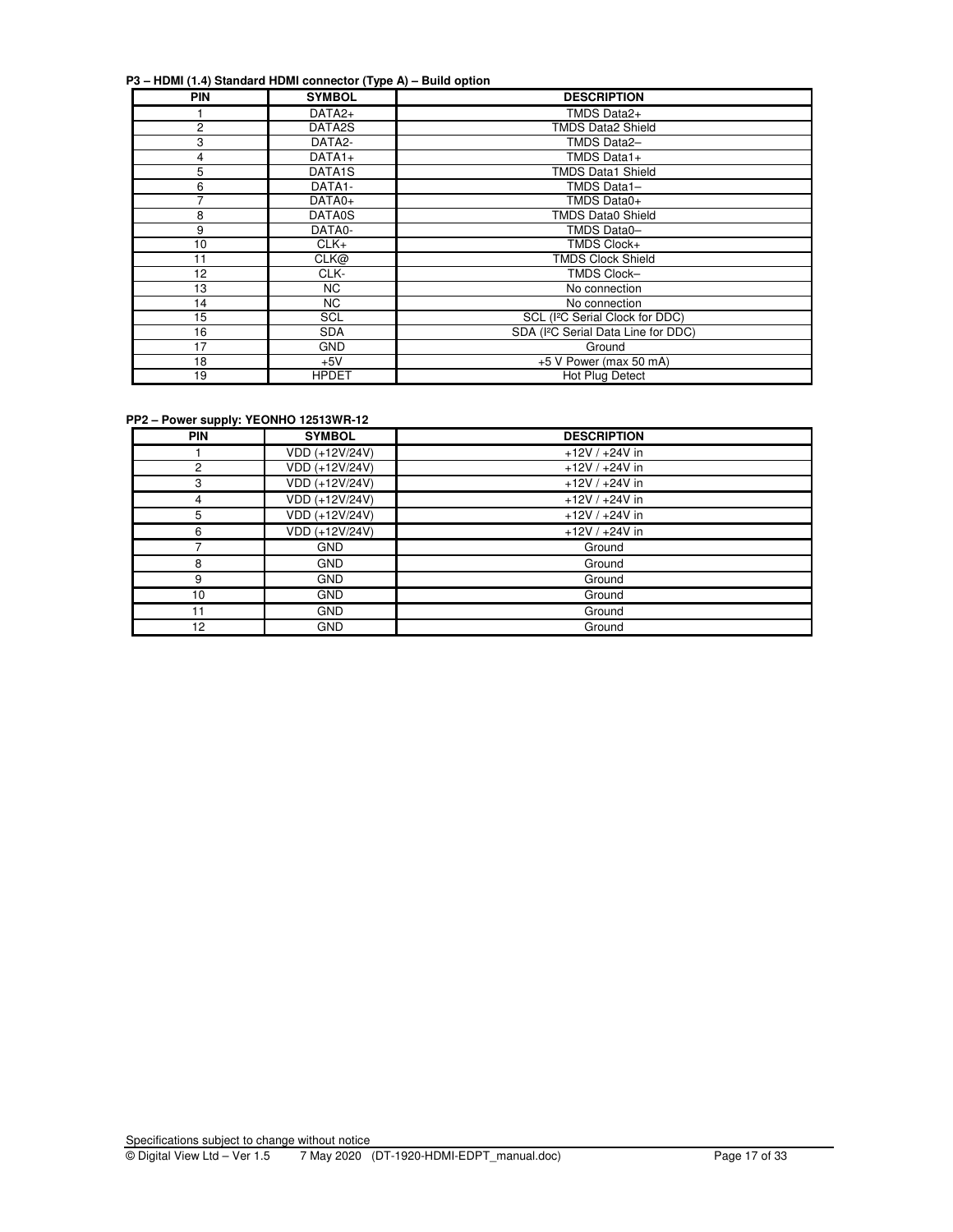### **CONTROLLER DIMENSIONS**



**Ready-made 3D Pro-E (SLDPRT) drawing files -** Save time and effort for your system volumetric analysis design. Includes jpg file previews. Please go to download at http://www.digitalview.com/products/DT-1920-HDMI-EDPT-lcd-controller

**The maximum thickness of the controller is 4mm** (measured from bottom of PCB to top of components, including any underside components & leads). We recommend clearances of:

- 5mm from bottom of PCB if mounting on a metal plate we also recommend a layer of suitable insulation material is added to the mounting plate surface.
- 10mm above the components
- 3~5mm around the edges

Any of the holes shown above can be used for mounting the PCB, they are 3.2mm in diameter.

**CAUTION: Ensure adequate insulation is provided for all areas of the PCB with special attention to high voltage parts such as the inverter.**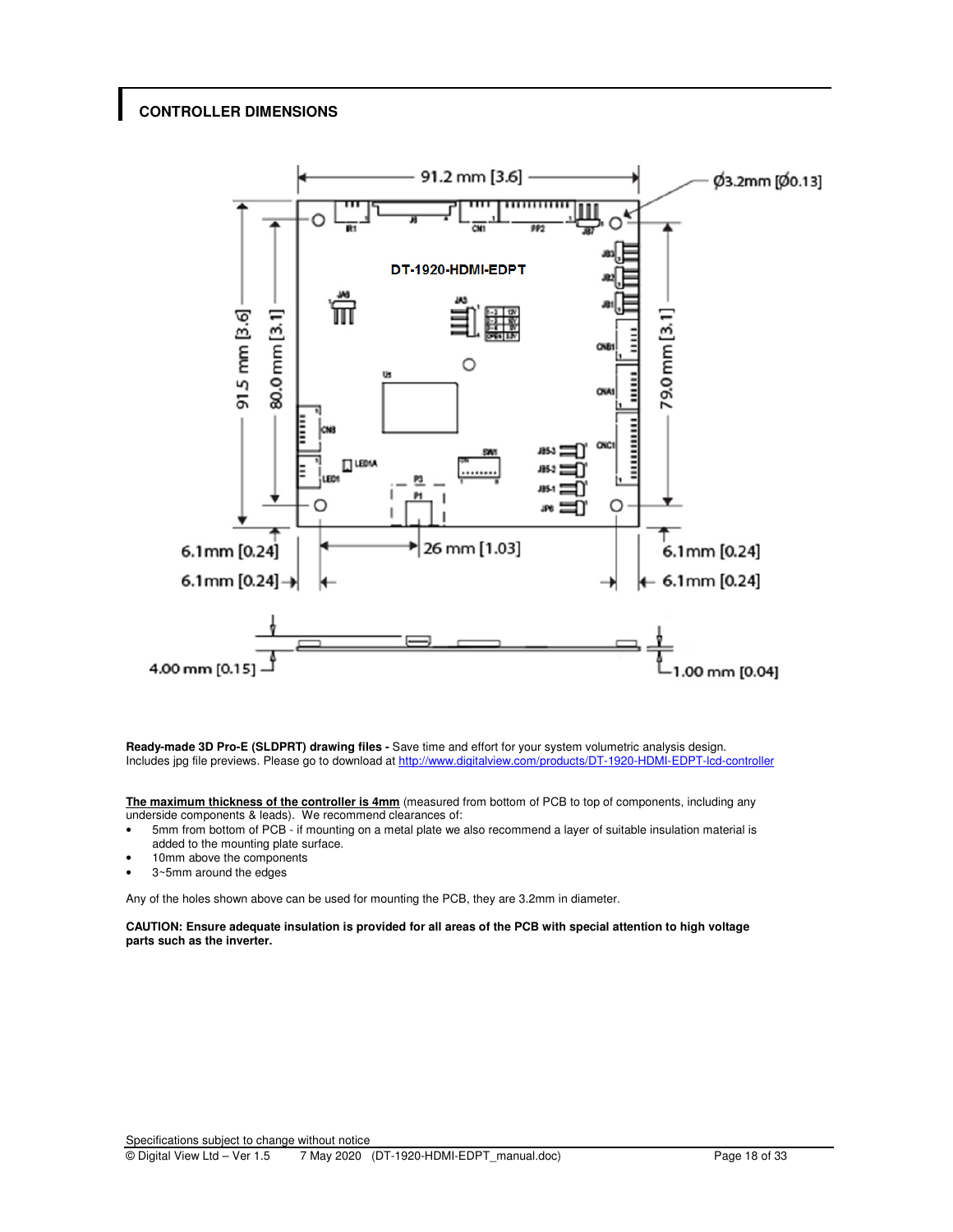## **APPLICATION NOTES**

#### **USING THE CONTROLLER WITHOUT BUTTONS ATTACHED**

This is very straightforward:

- Firstly setup the controller/display system with the buttons. With controls attached and display system active make any settings for color, tint and image position as required then switch everything off.
- Remove the control switches, the 12-way (CNC1) cable.
- Use a jumper or similar to connect pins 1 & 2 on JP6, this will fix the board On.
- Refer to inverter specifications for details as to fixing brightness to a desired level, this may require a resistor, an open circuit or closed circuit depending on inverter.

**Summary**: On CNC1 the only pins that are used are for On/Off and Brightness (if controller mounted inverter is used). On CNC1 the pins are for momentary type buttons so it doesn't matter that no buttons are attached.

#### **INVERTER CONNECTION**

There are potentially 3 issues to consider with inverter connection:

- **Power**
- **Enable**
- **Brightness**

Please read the following sections for a guide to these issues.

**Inverter Power**: As per the table for CNB1 pin 1 is ground and pin 2 provides 12V/24V DC. This should be matched with the inverter specification: see table.

 **CNB1** 

| PIN | <b>DESCRIPTION</b> |
|-----|--------------------|
|     | Ground             |
|     | $+12V/+24VDC$      |

Remark: For higher power inverter, more current (for 12V/24V) can be taken from CNA1 pin 1.

**Enable**: This is a pin provided on some inverters for On/Off function and is used by this panel controller for VESA DPMS compliance. If the inverter does not have an enable pin or the enable pin is not used then DPMS will not be operational. Pin 3 should be matched to the inverters specification for the 'enable' or 'disable' pin.

| N<br>н<br>. . |
|---------------|
|               |

| ----- |                    |
|-------|--------------------|
| PIN   | <b>DESCRIPTION</b> |
|       | Enable             |

Further, jumpers JB2 & JB3 should be set to match the inverters specification for the enable pin power and High or Low setting: see table.

| Ref | <b>Purpose</b>          | <b>Note</b>                                         |
|-----|-------------------------|-----------------------------------------------------|
| JB2 | Inverter enable voltage | $1-2$ H = 3.3V, 2-3 H = 5V, OPEN H = open collector |
| JB3 | Inverter control        | 1-2 H = On. 2-3 L = On                              |

**Brightness**: There are various methods for brightness control and it is important to consider the specifications for the inverter to be used. Generally the situation is:

• Brightness can control by using a resistor or VR (Variable Resistor).

• Brightness controlled by adding a circuit such as PWM (Pulse Width Modulation).

• No adjustment of brightness is possible.

CNB1 pins 4 & 5 are available for connecting to an inverter or circuit where VR control is supported.

| <b>PIN</b> | <b>DESCRIPTION</b> |
|------------|--------------------|
|            | VR WIP             |
| 5          | VR A               |

This can then be matched with function controls connected to CNC1 pins 4 & 3 or 5: see table.

| CNC1<br>× |
|-----------|
|-----------|

| <b>PIN</b> | <b>DESCRIPTION</b> |
|------------|--------------------|
| з          | VR A               |
|            | VR WIP             |
| 5          | VR B               |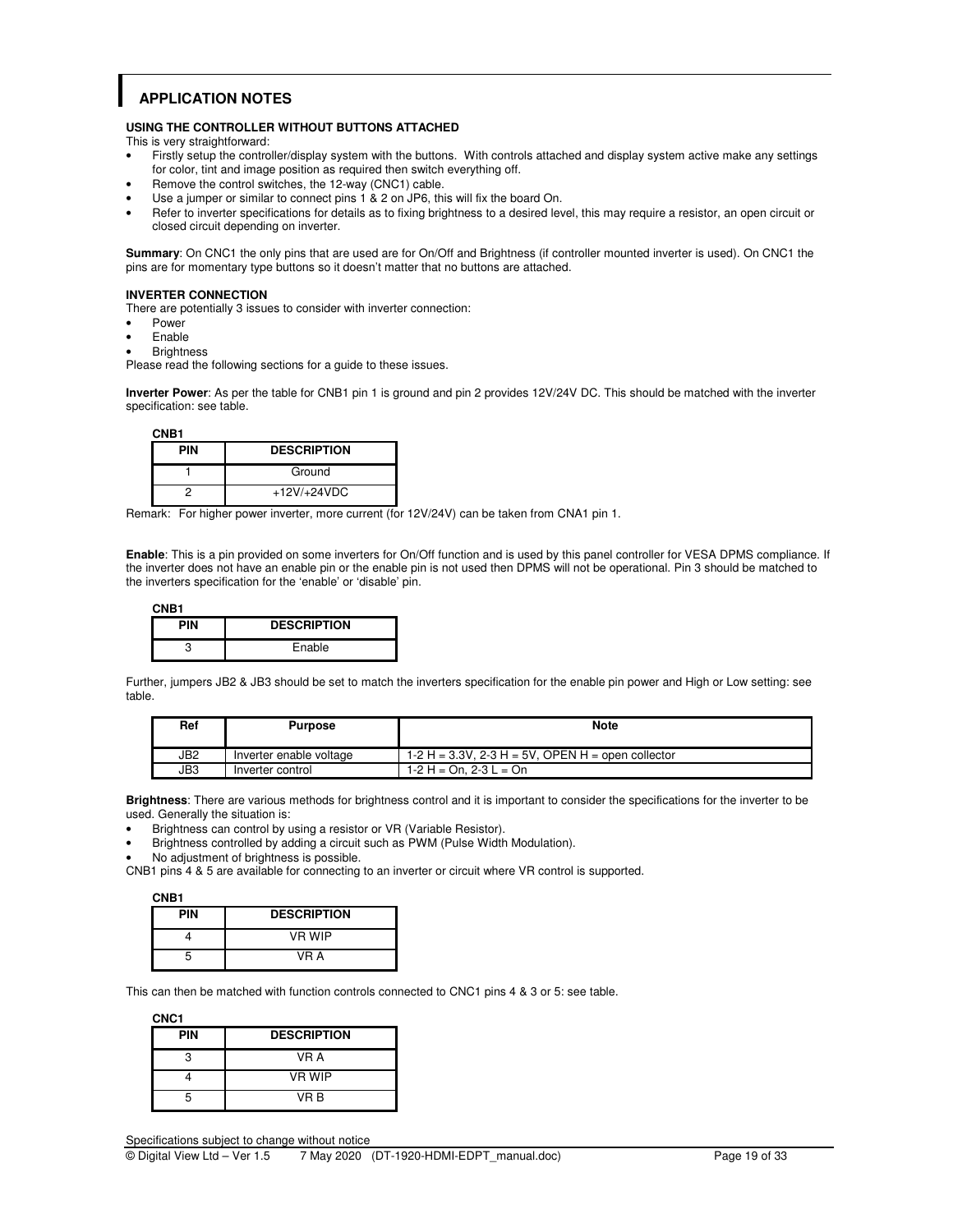#### **Design Guideline for making VR circuitry :**



**CNB1 – Backlight inverter connector: JST B5B-XH-A (Matching type : XHP-5)**

| PIN | <b>SYMBOL</b> | <b>DESCRIPTION</b>                      |
|-----|---------------|-----------------------------------------|
|     | <b>GND</b>    | Ground                                  |
|     | <b>VBKL</b>   | +12V/24VDC, backlight power supply      |
|     | <b>BLCTRL</b> | On/Off control (enable) – see JB2 & JB3 |
|     | BVR WIP       | Brightness VR - WIP                     |
|     | BVR A         | Brightness VR A                         |

| CNC1 - OSD switch mount control, Hirose DF13A-12P-1.25H<br>(Mating type: DF13-12S-1.25C) |                |                                                             |
|------------------------------------------------------------------------------------------|----------------|-------------------------------------------------------------|
| <b>PIN</b>                                                                               | <b>SYMBOL</b>  | <b>DESCRIPTION</b>                                          |
|                                                                                          | <b>PSWIN</b>   | Power button A                                              |
| 2                                                                                        | SW ON          | Power button B                                              |
| 3                                                                                        | BVR A          | Backlight Brightness VR pin A                               |
| 4                                                                                        | <b>BVR WIP</b> | Backlight Brightness R pin WIP                              |
| 5                                                                                        | BVR B          | Backlight Brightness VR pin B (470 ohm resistor to +5V Vcc) |
| 6                                                                                        | <b>GND</b>     | Ground                                                      |
|                                                                                          | <b>MENU</b>    | OSD menu                                                    |
| 8                                                                                        | -/LEFT         | OSD-/Left                                                   |
| 9                                                                                        | $+$ /RIGHT     | $OSD + /$ Right                                             |
| 10                                                                                       | SEL DN         | OSD Select down                                             |
| 11                                                                                       | SEL UP         | OSD Select up                                               |
| 12                                                                                       | NC.            | No connection                                               |

The VR for brightness depends on the inverter. The main power load for On/Off is handled by a relay on the controller.

### **Example for circuit design :**

1.)Choose RPOT = 10K 2.) Tie BVR\_A to GND 3.) Circuit analysis gives BVR\_WIP as the following (see Figure 1)

 $BVR_WIP = 5 \times (Rbc/10.47)$ 

where BVR\_WIP is in Volts. And Rbc is the resistance from the wiper arm to bottom of pot in Kohms.

To evaluate, plug in different values of Rbc :

| <b>Rbc</b> | <b>BVR WIP</b> |
|------------|----------------|
|            | 0 V            |
| 2.5K       | 1.2V           |
| 5 K        | 2.4V           |
| 7.5 K      | 3.6V           |
| 10 K       | 4 8 V          |

So this circuit could provide Brightness adjust voltage ranging from 0V to 5V.

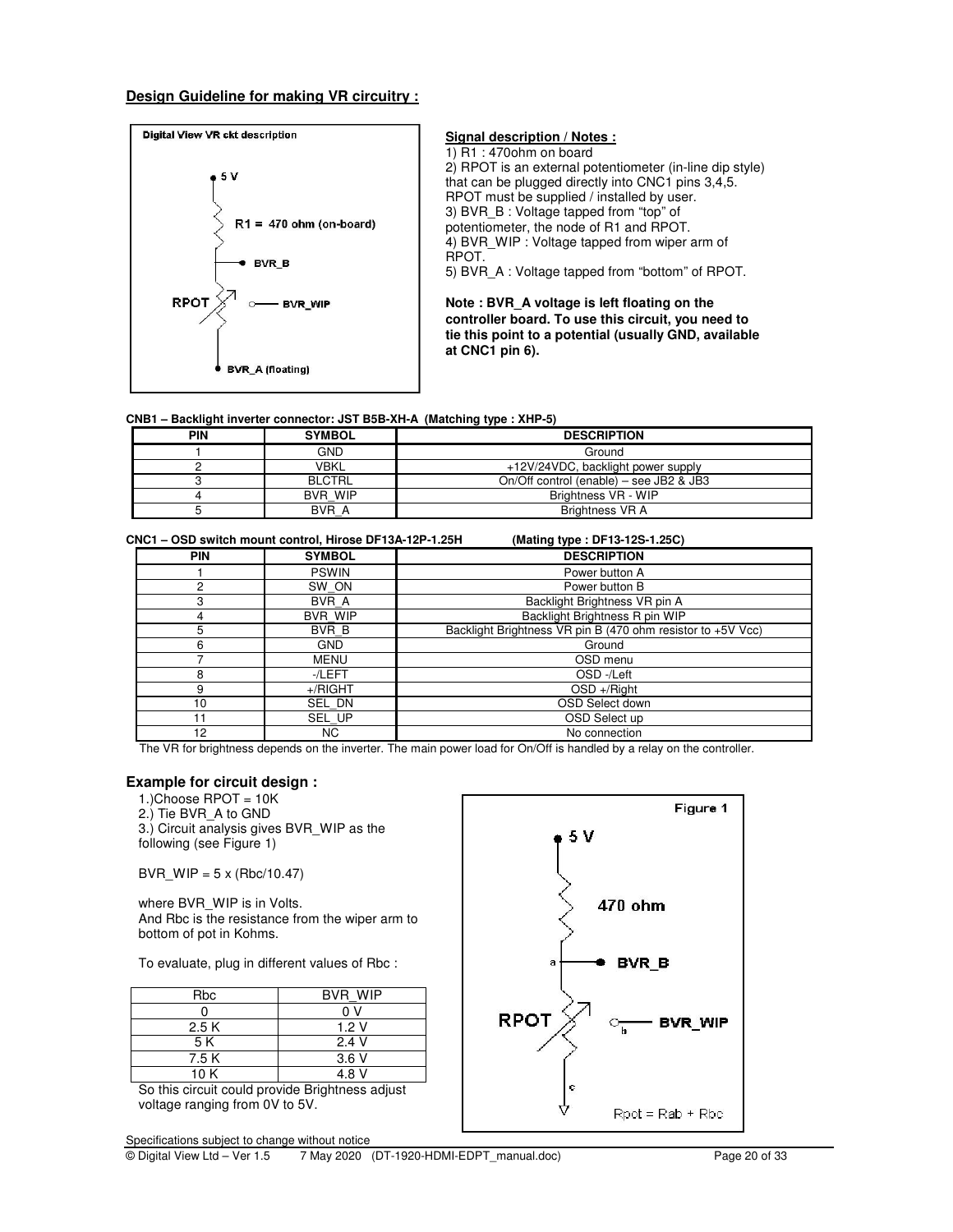# **TROUBLESHOOTING**

#### **General**

A general guide to troubleshooting a flat panel display system it is worth considering the system as separate elements, such as:

- Controller (jumpers, PC settings)
- Panel (controller, cabling, connection, panel, PC settings)
- $\triangleright$  Backlight (inverter, cabling, backlight tubes)
- Cabling
- Computer system (display settings, operating system)

Through step by step cross checking with instruction manuals and a process of elimination to isolate the problem it is usually possible to clearly identify the problem area.

#### **No image:**

- If the panel backlight is not working it may still be possible to just see some image on the display.<br>
In a lack of image is most likely to be caused by incorrect connection, lack of power, failure to provide
- A lack of image is most likely to be caused by incorrect connection, lack of power, failure to provide a signal or incorrect graphic card settings.

#### **Image position:**

If it is impossible to position the image correctly, i.e. the image adjustment controls will not move the image far enough, then test using another graphics card. This situation can occur with a custom graphics card that is not close to standard timings or if something is in the graphics line that may be affecting the signal such as a signal splitter (please note that normally a signal splitter will not have any adverse effect).

#### **Image appearance:**

- A faulty panel can have blank lines, failed sections, flickering or flashing display
- Incorrect graphics card refresh rate, resolution or interlaced mode will probably cause the image to be the wrong size, to scroll, flicker badly or possibly even no image.
- Incorrect jumper settings on the controller may cause everything from total failure to incorrect image. CAUTION: Do not set the panel power input incorrectly.
- $\triangleright$  Sparkling on the display: faulty panel signal cable.

#### **Backlight:**

Items to check include: Power input, Controls, Inverter and Tubes generally in this order.

- If half the screen is dimmer than the other half:
- $\triangleright$  Check cabling for the inverter.

For a specific backlight tube check the AC pins orientation (CAUTION: Never reverse any DC power pins).

- Also:
- If adjusting brightness control has no effect the chances are that the VR rating or method of adjusting brightness is not compatible or correctly connected to the inverter.
- $\triangleright$  If system does not power down when there is a loss of signal

#### **Continued failure:**

If unit after unit keeps failing consider and investigate whether you are short circuiting the equipment or doing something else seriously wrong.

Generally after common sense issues have been resolved we recommend step by step substitution of known working parts to isolate the problem.

The following are some of LED indicators onboard that can help to know the health status of the controller board:

#### *LED1A*

- Green : Valid video signal received on the selected input port.
- Red : No video signal received on the selected input port.
- Green + Red : The board is fail to boot up. Suggest to send it back to factory for check.
- Off : The board is not powered on.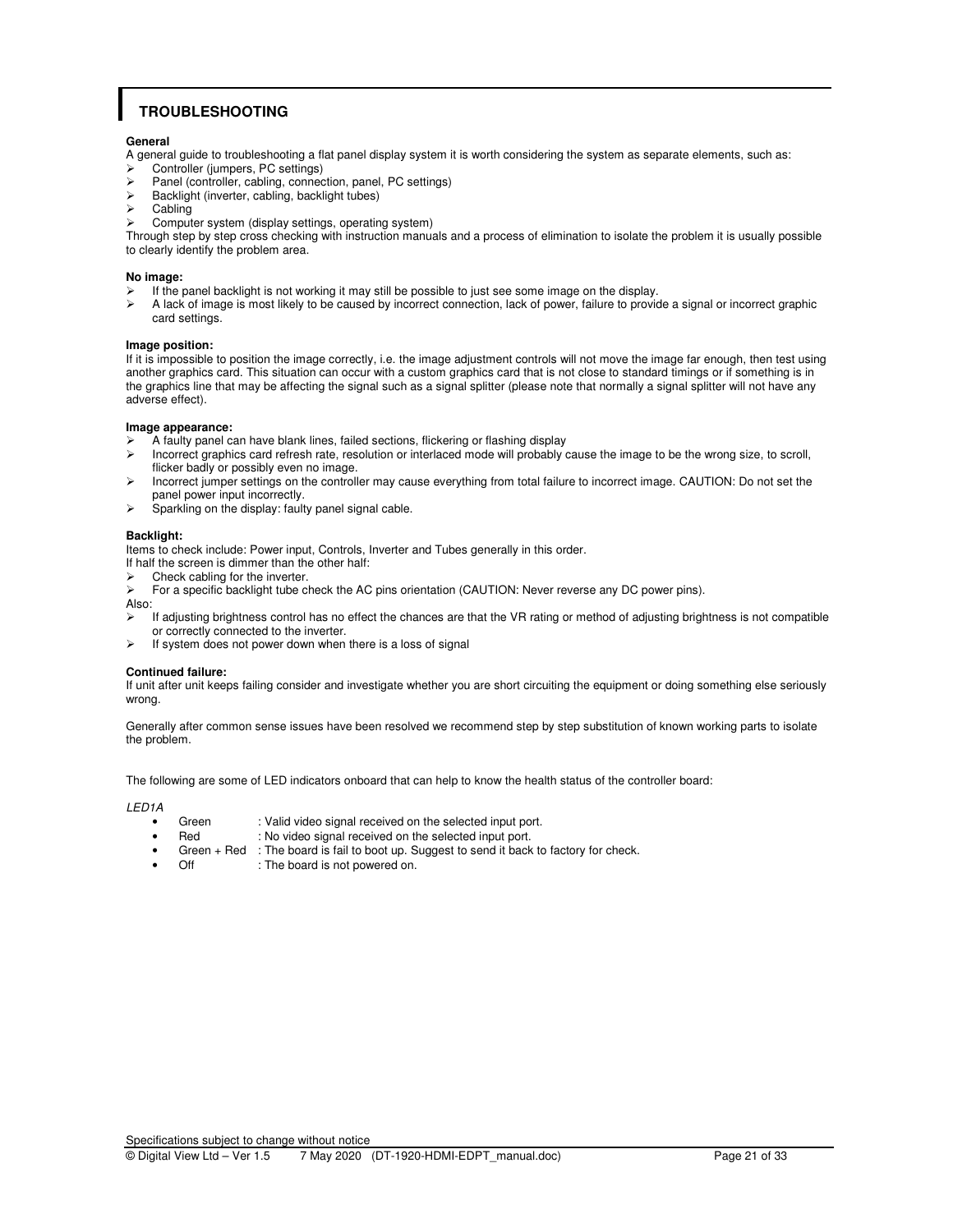## **SPECIFICATIONS**

| Panel compatibility          | Compatible with 1920x1200 resolutions of TFT LCD panels with eDP panel                                                                |  |
|------------------------------|---------------------------------------------------------------------------------------------------------------------------------------|--|
|                              | interface.                                                                                                                            |  |
|                              | A specified BIOS and some factory adjustment is required for individual panel<br>timings.                                             |  |
| No. of colors                | Up to $3 \times 8$ bit providing 16.7 million colors.                                                                                 |  |
| Panel power                  | DC 3.3V, 5V, 10V, 12V                                                                                                                 |  |
| Panel signal                 | eDP                                                                                                                                   |  |
| Video inputs                 | <b>HDMI 1.4</b>                                                                                                                       |  |
| Functions display            | On screen display (OSD) of functions                                                                                                  |  |
| OSD menu functions           | Image controls:<br>Panel brightness/contrast, Saturation, Hue, Color temperature, Sharpness, Aspect<br>ratio, Rotate, Gamma, PIP/PBP. |  |
| OSD menu controls available  | Power On/Off<br>OSD Menu<br>OSD Select up<br>OSD Select down<br>Setting +<br>Setting $-$                                              |  |
| Control interface            | Buttons, RS-232, IR Remote control                                                                                                    |  |
| Audio                        | Digital audio line out (from header) with OSD volume control. (not amplified)                                                         |  |
| Settings memory              | Settings are stored in non volatile memory                                                                                            |  |
| <b>PC Connectivity</b>       | VGA / SVGA / XGA / SXGA / UXGA / WUXGA analog or digital                                                                              |  |
| Controller dimensions        | 91.4mm x 91.4mm (3.6" x 3.6")                                                                                                         |  |
| Power consumption            | 10W approx. (not including panel power consumption)                                                                                   |  |
| Power load maximum           | The controller has an overall 3Amp current limit.                                                                                     |  |
| Input voltage                | 12V/24VDC +/- 5%                                                                                                                      |  |
| On board battery lifetime    | 3 years at storage (without applying power to the unit). The battery is not<br>rechargeable.                                          |  |
| Power protection             | Fuse fitted (Resettable)                                                                                                              |  |
| DC Power handling            | Reverse power polarity protection is equipped on the board                                                                            |  |
| Storage temperature limits   | $-40^{\circ}$ C to $+70^{\circ}$ C                                                                                                    |  |
| Operating temperature limits | $0^{\circ}$ C to +60 $^{\circ}$ C                                                                                                     |  |
| Use of memory on board       | Volatile memory<br>30KB SRAM (OSD)                                                                                                    |  |
|                              | Non-Volatile memory<br>32Mb Flash (System program)<br>16Kb EEPROM (System settings)                                                   |  |

#### **NOTES**

Please note the following:

- For specific panel setup a sample of an LCD may be required (this will be returned) and a copy of the full technical specifications for the panel from the manufacturer.
- Re-layout and custom development services are available.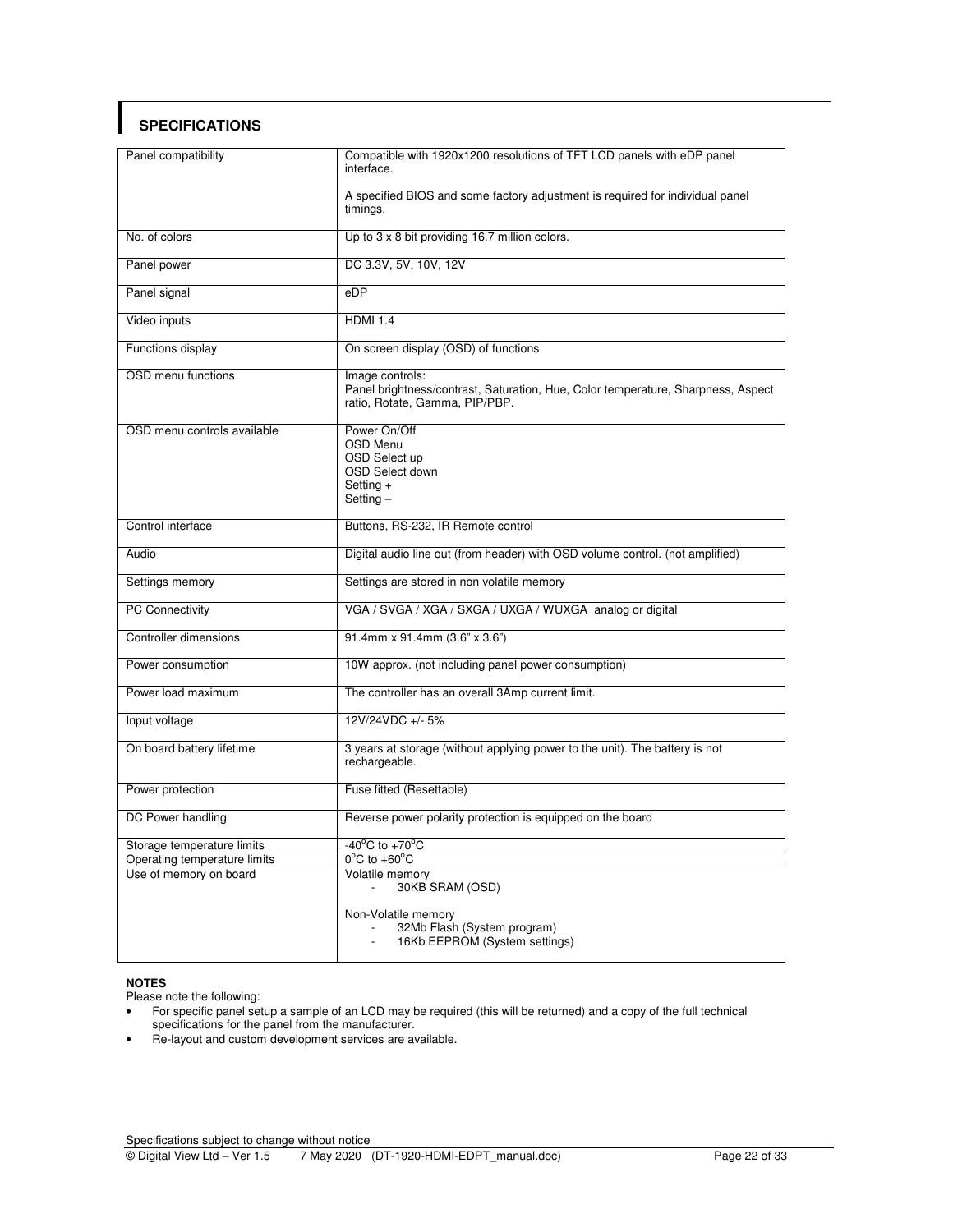# **APPENDIX I – SIGNAL SUPPORT MODE TABLE**

# **HDMI 1.4 input port (P1 and P3) :**

| <b>Resolution</b> | <b>Resolution</b> |
|-------------------|-------------------|
| 640x480 60Hz      | 480p60Hz          |
| 640x480 72Hz      | 480p59.94Hz       |
| 640x480 75Hz      | 576p50Hz          |
| 800x600 56Hz      | 720p60Hz          |
| 800x600 60Hz      | 720p59.94Hz       |
| 800x600 72Hz      | 720p50Hz          |
| 800x600 75Hz      | 1080p60Hz         |
| 1024x768 60Hz     | 1080p59.94Hz      |
| 1024x768 70Hz     | 1080p50Hz         |
| 1024x768 75Hz     |                   |
| 1280x720 50Hz     |                   |
| 1280x720 60Hz     |                   |
| 1280x768 60Hz     |                   |
| 1280x768 75Hz     |                   |
| 1280x800 60Hz     |                   |
| 1280x800 75Hz     |                   |
| 1280x1024 60Hz    |                   |
| 1280x1024 75Hz    |                   |
| 1360x768 60Hz     |                   |
| 1366x768 60Hz     |                   |
| 1440x900 75Hz     |                   |
| 1600x1200 75Hz    |                   |
| 1680x1050 60Hz    |                   |
| 1680x1050 75Hz    |                   |
| 1920x1080 60Hz    |                   |
| 1920x1200 60Hz    |                   |

| <b>Resolution</b> | <b>Resolution</b> |
|-------------------|-------------------|
| 640x480 60Hz      | 480p60Hz          |
| 640x480 72Hz      | 480p59.94Hz       |
| 640x480 75Hz      | 576p50Hz          |
| 800x600 56Hz      | 720p60Hz          |
| 800x600 60Hz      | 720p59.94Hz       |
| 800x600 72Hz      | 720p50Hz          |
| 800x600 75Hz      | 1080p60Hz         |
| 024x768 60Hz      | 1080p59.94Hz      |
| 024x768 70Hz      | 1080p50Hz         |

Specifications subject to change without notice<br>
© Digital View Ltd – Ver 1.5 7 May 2020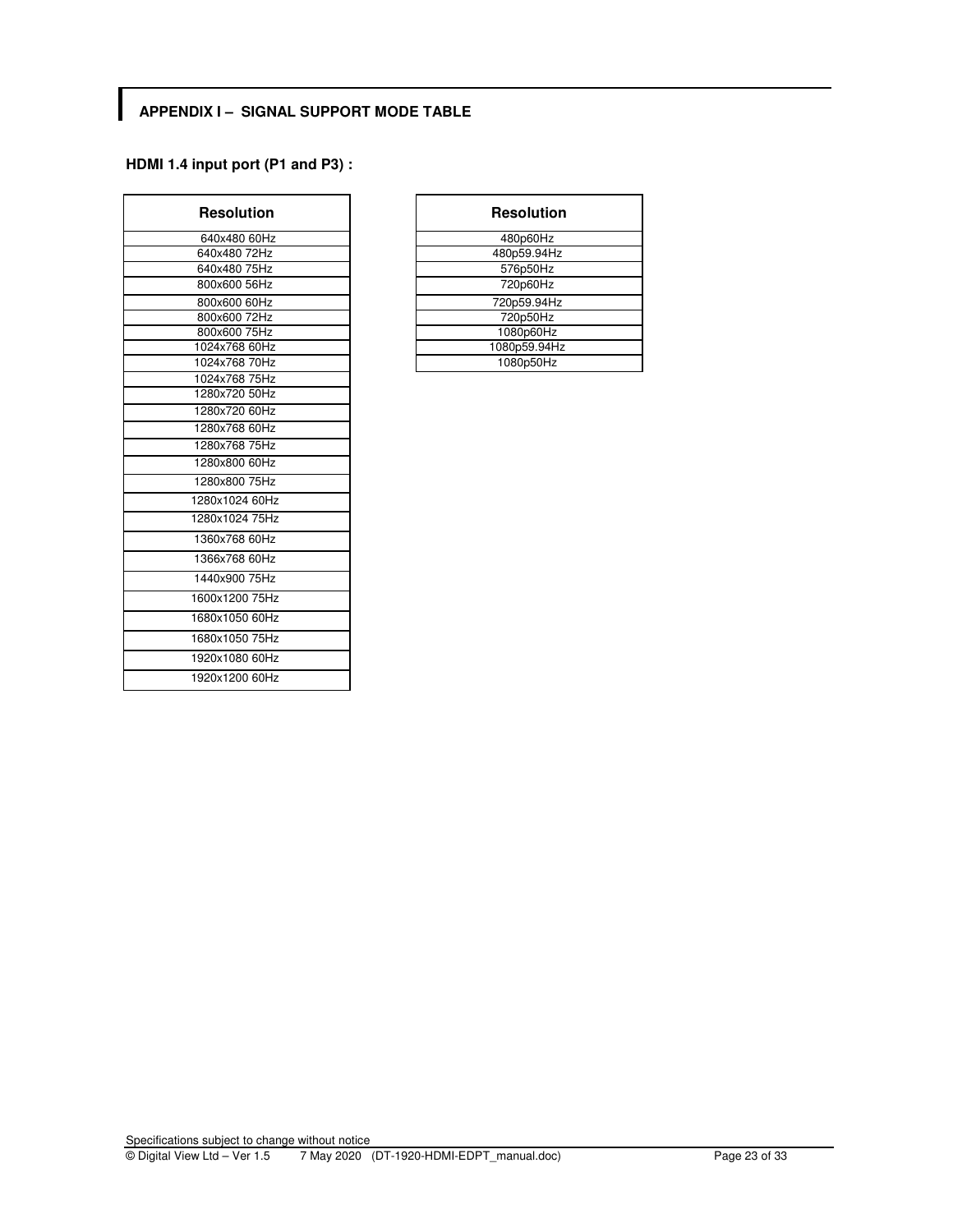# **Appendix II – RS-232 control protocols and command set**

### **RS-232 Serial control (Baud rate 9600), 8 bits, 1 stop bit and no parity**

*Physical connection :* 

Controller side<br>
Connector interface : CN8<br>
Connector interface : CN8<br>
Connector interface : CN8 Mating connector : Molex 51146-0600



| PIN# | Description    | PIN# | Description         |
|------|----------------|------|---------------------|
|      | RS-232 Tx Data |      | <b>RS-232 Rx Da</b> |
|      | Ground         |      | <b>RS-232 Tx Da</b> |
|      | RS-232 Rx Data |      | Ground              |

Connector interface : Serial port<br>Mating connector : DB9 Female



| N# | Description    | PIN# | Description    |
|----|----------------|------|----------------|
| 4  | RS-232 Tx Data |      | RS-232 Rx Data |
| 5  | Ground         |      | RS-232 Tx Data |
| 6  | RS-232 Rx Data |      | Ground         |

Remark :

(1) : CN8 extend cable (P/N 426092400-3) can be ordered separately for connection.

#### *Software connection :*

The OSD function can be controlled through sending the RS-232 protocol.

The RS-232 program can be custom-made to fit for application or it can be used the serial control program, like Accessport, Telix or Serial Utility program developed by DigitalView. Please contact your local support for information.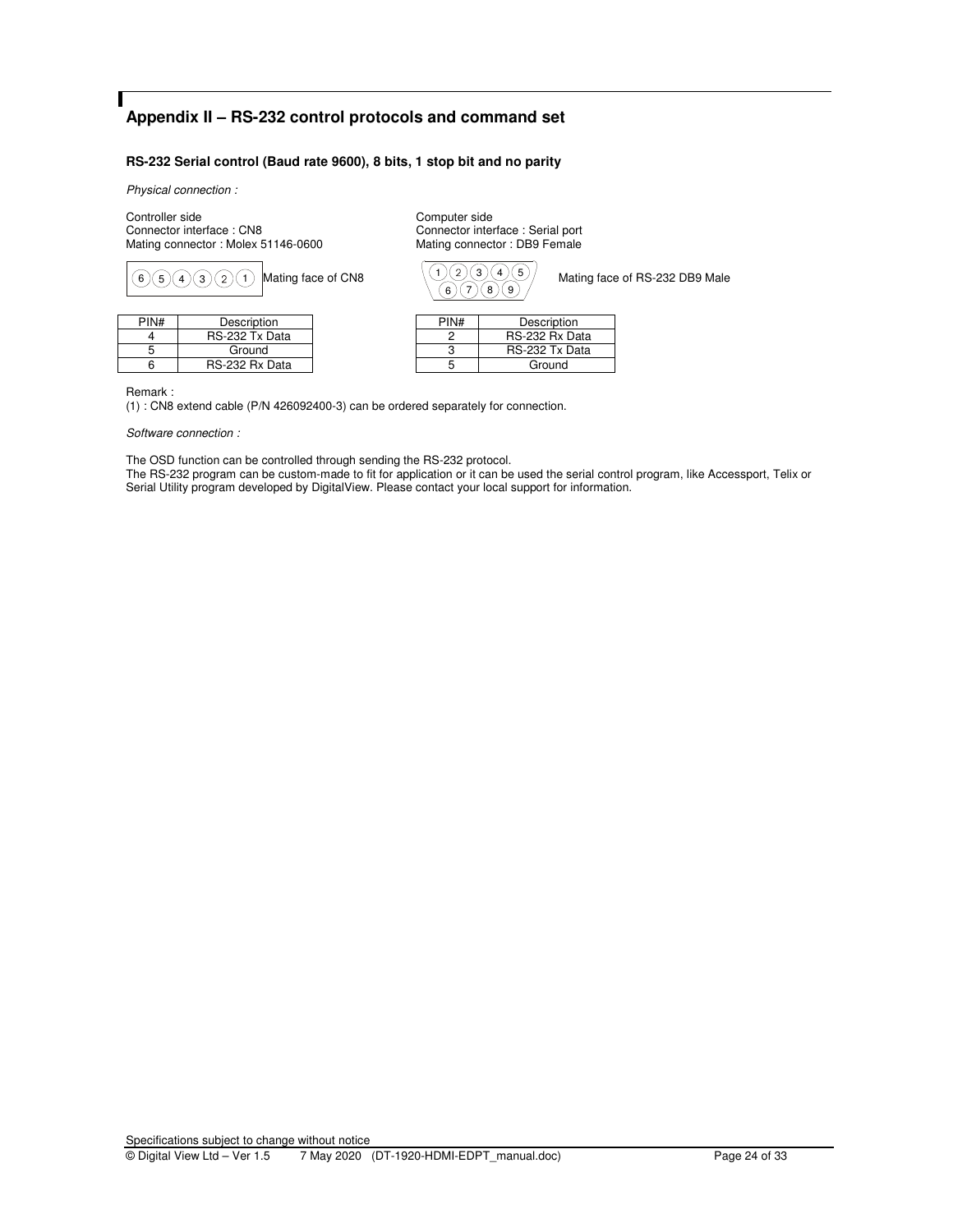### **1. Commands to implement switch mount control buttons**

| <b>Function</b>    | Command | <b>Description</b>         | <b>Remark</b>            |
|--------------------|---------|----------------------------|--------------------------|
| Menu button        | 0xf7    | Menu button pressed        | Button equivalent        |
| Select-down button | 0xfa    | Select-down button pressed | Button equivalent        |
| Select-up button   | 0xfb    | Select-up button pressed   | Button equivalent        |
| Right/+ button     | 0xfc    | Right/+ button pressed     | Button equivalent        |
| Left/- button      | 0xfd    | Left/- button pressed      | <b>Button equivalent</b> |

### **2. Parameter setting - immediate, relative, reset and query**

| <b>Function</b>                   | Command                           | <b>Description</b>                            | Acknowledge (if enabled)                             |
|-----------------------------------|-----------------------------------|-----------------------------------------------|------------------------------------------------------|
| Volume control -                  | 0x80, "a"   "A",                  | Set audio $(L+R)$ volume =                    | $nn = 0x00 - 0x64 (0 - 100\%)$                       |
| left+right channel                | nn   "+"   "-"                    | value/increment/decrement                     |                                                      |
|                                   | "r"   "R"                         | Reset                                         | Default: 0x32 (50%)                                  |
|                                   | ``2"                              | Query                                         |                                                      |
| Volume control -<br>on/off (mute) | 0x80, "m"   "M",<br>"0" $ $       |                                               | "0" - audio off (mute).<br>"1" - audio on. (Default) |
|                                   | "1" $\mid$                        | Disable audio output.<br>Enable audio output. |                                                      |
|                                   | "r"   "R"                         | Reset                                         |                                                      |
|                                   | "?"                               | Query                                         |                                                      |
|                                   |                                   |                                               |                                                      |
| Brightness control                | 0x81                              | Set brightness =                              | $nn = 0x00 - 0x64 (0 - 100\%)$                       |
|                                   | nn   "+"   "-"                    | value/increment/decrement                     |                                                      |
|                                   | "r"   "R"                         | Reset                                         | Default: 0x32 (50%)                                  |
|                                   | "?"                               | <b>Query Current Source</b>                   |                                                      |
|                                   | $\degree$ m"                      | Maximum query                                 |                                                      |
|                                   | "n"                               | Minimum query                                 |                                                      |
| Contrast control                  | 0x82, "a"   "A",                  | Set contrast $=$                              | $nn = 0x00 - 0x64 (0 - 100\%)$                       |
|                                   | nn   "+"   "-"  <br>"r"   "R" $ $ | value/increment/decrement<br>Reset            |                                                      |
|                                   | ``2"                              | Query                                         | Default: 0x32 (50%)                                  |
|                                   | "m"                               | Maximum query                                 |                                                      |
|                                   | "n"                               | Minimum query                                 |                                                      |
| Color saturation                  | 0x83,                             | Set color saturation $=$                      | $nn = 0x00 - 0x64 (0 - 100\%)$                       |
| control                           | nn   "+"   "-"                    | value/increment/decrement                     |                                                      |
|                                   | "r"   "R"                         | Reset                                         | Default: 0x32 (50%)                                  |
|                                   | ``2"                              | Query                                         |                                                      |
|                                   | $m$ "                             | Maximum query                                 |                                                      |
|                                   | "n"                               | Minimum query                                 |                                                      |
| Hue control                       | 0x84,                             | Set tint $=$                                  | $nn = 0x00 - 0x64 (0 - 100\%)$                       |
|                                   | nn   "+"   "-"  <br>"r"   "R"     | value/increment/decrement<br>Reset            | Default: 0x32 (50%)                                  |
|                                   | "2"                               | Query                                         |                                                      |
|                                   | $m$ "                             | Maximum query                                 |                                                      |
|                                   | "n"                               | Minimum query                                 |                                                      |
| Sharpness                         | $0x8a$ ,                          | Set sharpness $=$                             | $nn = 0x00 - 0x04$                                   |
|                                   | $nn \mid$ "+" $\mid$ "-" $\mid$   | value/increment/decrement                     |                                                      |
|                                   | "r"   "R" $ $                     | Reset                                         | Default: 0x02                                        |
|                                   | ``2"                              | Query                                         |                                                      |
| <b>Aspect Ratio</b>               | 0x8c,                             | Set video aspect ratio=                       | "1" - fill screen (Default)                          |
|                                   | "1"   "9"   "A"   "F"             | Value                                         | "9" $-4:3$                                           |
|                                   | "r"   "R"  <br>``2"               | Reset                                         | $A'' - 16:9$                                         |
|                                   |                                   | Query                                         | $"F" - 5:4"$                                         |
| Rotate OSD                        | 0x8f,<br>" $0$ "                  |                                               | "0" - normal OSD. (Default)<br>"1" - rotated 90 OSD. |
|                                   | "1"                               | Normal OSD rotate<br>rotated 90               | "2" - rotated 180 OSD.                               |
|                                   | "2"                               | rotated 180                                   | " $3"$ – rotated 270 OSD.                            |
|                                   | "3"                               | rotated 270                                   |                                                      |
|                                   | "2"                               | Query                                         |                                                      |

Specifications subject to change without notice<br>  $\textcircled{}$  Digital View Ltd – Ver 1.5 7 May 2020

7 May 2020 (DT-1920-HDMI-EDPT\_manual.doc) Page 25 of 33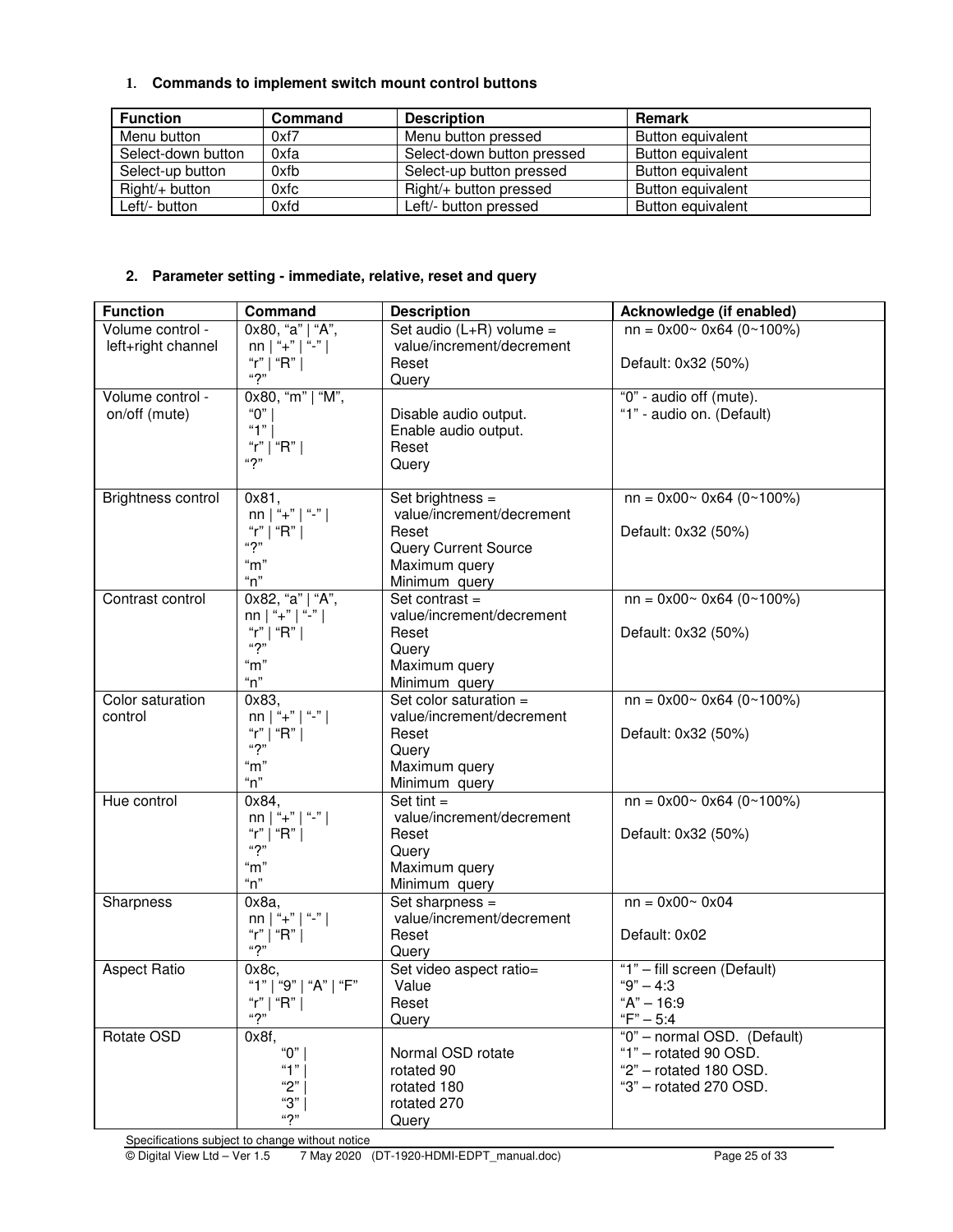| OSD H position                           | 0x90,<br>nn   "+"   "-"                 | Set OSD horizontal position =<br>value/increment/decrement         | $nn = 0x00^\circ 0x64$ (left $\sim$ right)                            |
|------------------------------------------|-----------------------------------------|--------------------------------------------------------------------|-----------------------------------------------------------------------|
|                                          | "r"   "R"  <br>``2"                     | Reset<br>Query                                                     | Default: 0x32 (middle)                                                |
| OSD V position                           | 0x91,                                   | Set OSD vertical position =                                        | $nn = 0x00 - 0x64$ (top ~ bottom)                                     |
|                                          | nn   "+"   "-"  <br>"r"   "R"  <br>``2" | value/increment/decrement<br>Reset<br>Query                        | Default: 0x32 (middle)                                                |
| OSD transparency                         | 0x92,                                   | Set OSD transparency =                                             | $nn = 0x00^{\circ} 0x64 (0^{\circ}100\%)$                             |
|                                          | nn   "+"   "-"  <br>"r"   "R"  <br>``2" | value/increment/decrement<br>Reset<br>Query                        | Default: 0x00 (No transparency)                                       |
| OSD menu timeout                         | 0x93,                                   | Select menu timeout =                                              | OSD menu timeout value.                                               |
|                                          | nn   "+"   "-"                          | value/increment/decrement                                          | $nn = 0x00 - Always on$<br>$nn = 0x0A - 0x3C (10-60sec)$              |
|                                          | "r"   "R"  <br>"2"                      | Reset                                                              | Default: 0x0A (10sec)                                                 |
| Select OSD                               | 0x95,                                   | Query<br>$\overline{\text{Select}}$ language =                     | "0" - English (Default)                                               |
| language*                                | $n \mid$                                | English, Chinese,                                                  | "2" - French                                                          |
|                                          | "r"   "R"  <br>``2"                     | Reset<br>Query                                                     | "3" - Spanish                                                         |
| <b>GAMMA</b> value                       | 0x9d,                                   | Select GAMMA value =                                               | $n$ ":                                                                |
| select                                   | n I                                     | Value                                                              | " $5" - 1.8$                                                          |
|                                          | "r"   "R"<br>``2"                       | Reset<br>Query                                                     | " $7" - 2.0$<br>" $2" - 2.2$ , (Default)                              |
|                                          |                                         |                                                                    | $A'' - 2.4$                                                           |
|                                          |                                         |                                                                    | $°C - 2.6$                                                            |
| Runtime counter                          | 0xa1,<br>nnnnn                          | Set runtime counter value =<br>nnnn (* 0.5 hour)                   | Runtime $=$ nnnnn.<br>Max. input = $0x1$ fffe ( $0x1$ fffe * 0.5 hour |
|                                          | "r"   "R" $ $                           | Reset to zero                                                      | $= 65535$ hours)                                                      |
|                                          | "?"                                     | Query                                                              | Runtime counter counts when backlight<br>is on                        |
| Colour temperature                       | 0xb3,                                   | Select colour temperature =                                        | " $n" =$                                                              |
| select                                   | $n \mid$                                | value                                                              | "2" - 6500K. (Default)                                                |
|                                          | "r"   "R"  <br>"ת"                      | Reset<br>Query                                                     | " $4" - User$<br>"5" - 9300K                                          |
|                                          |                                         |                                                                    | $"6" - 7500K$                                                         |
|                                          |                                         |                                                                    | "7" - 5800K                                                           |
|                                          |                                         |                                                                    | $"8" - sRGB$                                                          |
| Red level of User                        | 0xb4,                                   | Set the level of the red channel                                   | nn: 0x00~ 0xff (0~255)                                                |
| colour temperature                       | nn   "+"   "-"                          | for the user colour temp. $=$<br>value/increment/decrement         |                                                                       |
|                                          | "r"<br>$\mathsf{I}$ "R"                 | Reset                                                              | Default: 0x80                                                         |
|                                          | ``2"<br>$\degree$ m"                    | Query<br>Maximum query                                             |                                                                       |
|                                          | "n"                                     | Minimum query                                                      |                                                                       |
| Green level of User                      | 0xb5,                                   | Set the level of the green                                         | nn: 0x00~ 0xff (0~255)                                                |
| colour temperature                       | nn   "+"   "-"                          | channel for the user colour temp.                                  |                                                                       |
|                                          | "r"   "R"                               | value/increment/decrement                                          | Default: 0x80                                                         |
|                                          | ``2"<br>"m"                             | Reset<br>Query                                                     |                                                                       |
|                                          | n                                       | Maximum query                                                      |                                                                       |
|                                          |                                         | Minimum query                                                      |                                                                       |
| Blue level of User<br>colour temperature | 0xb6,                                   | Set the level of the blue channel<br>for the user colour temp. $=$ | nn: 0x00~ 0xff (0~255)                                                |
|                                          | $nn$   "+"   "-"                        | value/increment/decrement                                          |                                                                       |
|                                          | "r" $ $ "R" $ $<br>``2"                 | Reset                                                              | Default: 0x80                                                         |
|                                          | $\mathrm{m}$ "                          | Query<br>Maximum query                                             |                                                                       |
|                                          | "n"                                     | Minimum query                                                      |                                                                       |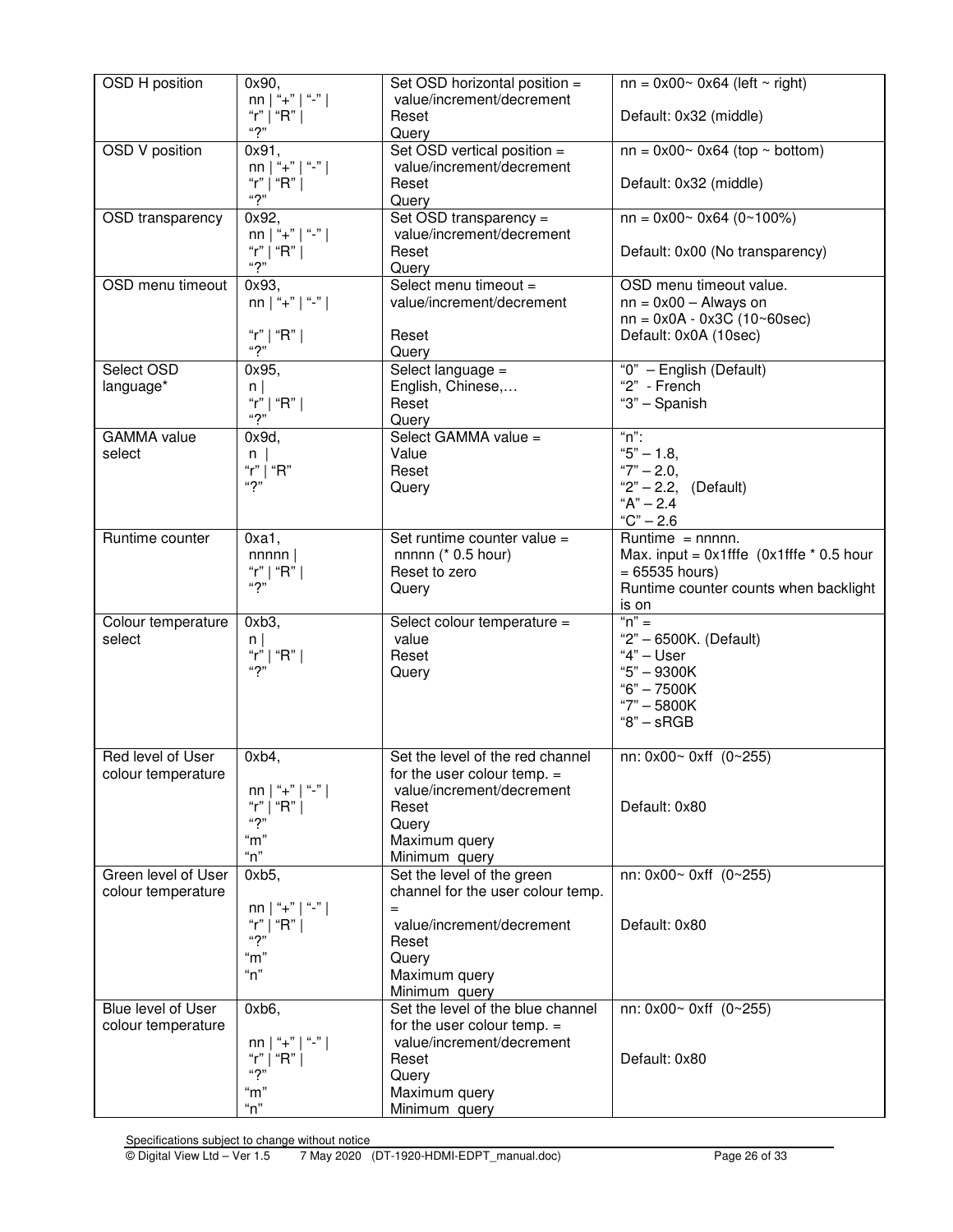| Video horizontal<br>resolution enquiry | 0xb7              | Horizontal resolution (in pixels) in<br>3 to 4 digit hex number |                                         |
|----------------------------------------|-------------------|-----------------------------------------------------------------|-----------------------------------------|
| Video vertical                         | 0xb8              | Vertical resolution (in lines) in 3                             |                                         |
| resolution enquiry                     |                   | digit hex number                                                |                                         |
| Video horizontal                       | 0xb9              | Horizontal sync frequency (in                                   |                                         |
| sync frequency                         |                   | units of 100Hz) in 3 digit hex                                  |                                         |
|                                        |                   | number                                                          |                                         |
| Video vertical sync                    | 0xba              | Vertical sync frequency (in units                               | "nnnc" = vertical frequency             |
|                                        |                   | of Hz) in 3 digit hex number and                                | $nnn = 3$ digit hex                     |
| frequency                              |                   | 1 char                                                          | c= "i" (interlace) or "p" (progressive) |
| OSD status enquiry                     | 0xbb              | <b>Status of OSD</b>                                            | "0" - OSD turned off                    |
|                                        |                   |                                                                 | "1" - OSD turned on                     |
| OSD turn off                           | 0xbd              | Turn off the OSD.                                               | " $0$ " - fail.                         |
|                                        |                   |                                                                 | "1" - successful.                       |
| Backlight control                      | 0xe0,             | Set Backlight level =                                           | $nn = 0x00 - 0x64 (0 - 100\%)$          |
|                                        | nn   "+"   "-"    | value/increment/decrement                                       |                                         |
|                                        | "R"   "r" $ $     | Reset                                                           | Default: 0x64 (100%)                    |
|                                        | "?"               | Query                                                           |                                         |
| Backlight On/Off                       | 0xe1,             |                                                                 | "0" - Backlight Off                     |
|                                        | "0"   "1"         | Backlight Off / Backlight On                                    | "1" - Backlight On. (Default)           |
|                                        | "R"   "r"         | Reset                                                           |                                         |
|                                        | ``2"              | Query                                                           |                                         |
|                                        |                   |                                                                 |                                         |
| Backlight DA/PWM                       | 0xe5              | Set backlight control method:                                   | "1" - PWM (Default)                     |
|                                        | "0"   "1"         | PWM / DA                                                        | " $0$ " - D/A                           |
|                                        | "R"   "r"         | Reset                                                           |                                         |
|                                        | ``2"              | Query                                                           |                                         |
| <b>Backlight PWM</b>                   | 0xe6,             | Set backlight PWM frequency =                                   |                                         |
| frequency                              | $nnn$   "+"   "-" | value/increase 20Hz/decrease                                    | Value                                   |
|                                        | "R"   "r"         | 20Hz                                                            | 100Hz: "0", "6", "4"                    |
|                                        | ``2"              | Reset                                                           | 120Hz: "0","7","8"                      |
|                                        |                   | Query                                                           | 140Hz: "0","8","C"                      |
|                                        |                   |                                                                 | 160Hz: "0","A","0" (Default)            |
|                                        |                   |                                                                 | 180Hz: "0", "B", "4"'                   |
|                                        |                   |                                                                 | 200Hz: "0", "C", "8"                    |
|                                        |                   |                                                                 | 220Hz: "0","D","C"                      |
|                                        |                   |                                                                 | 240Hz: "0","F","0"                      |
|                                        |                   |                                                                 | 260Hz: "1","0","4"                      |
|                                        |                   |                                                                 | 280Hz: "1","1","8"                      |
|                                        |                   |                                                                 | 300Hz: "1","2","C"                      |
|                                        |                   |                                                                 | 320Hz: "1","4","0"                      |
|                                        |                   |                                                                 | 340Hz: "1","5","4"                      |
|                                        |                   |                                                                 | 360Hz: "1","6","8"                      |
|                                        |                   |                                                                 | 380Hz: "1","7","C"                      |
|                                        |                   |                                                                 | 400Hz: "1","9","0"                      |
|                                        |                   |                                                                 | 420Hz: "1","A","4"                      |
|                                        |                   |                                                                 | 440Hz: "1","B","8"                      |
| <b>Backlight Invert</b>                | 0xe7              | Set invert backlight level :                                    | " $0$ " – Off (Default)                 |
|                                        | "0"   "1"         | Off / On                                                        | " $1" - On$                             |
|                                        | "R"   "r"         |                                                                 |                                         |
|                                        | "2"               | Reset                                                           |                                         |
|                                        |                   | Query                                                           |                                         |
| OSD switch mount                       | "0xee", "0x62"    |                                                                 | "0"- Unlock (Default)                   |
| Lock                                   | "0"  "1"<br>$n_2$ | Unlock / Lock                                                   | "1"- Lock, no response to OSD switch    |
|                                        |                   | Query                                                           | mount keys                              |
| Default Power                          | "0xee", "0x6B",   | Default power state after                                       |                                         |
|                                        | "0x50"            | supplying power to controller                                   |                                         |
|                                        | "0"               | Off                                                             | "0" - default power off                 |
|                                        | " $1$ "<br>"2"    | On                                                              | "1" - default power on                  |
|                                        |                   | Query                                                           |                                         |
|                                        |                   |                                                                 |                                         |
|                                        |                   |                                                                 |                                         |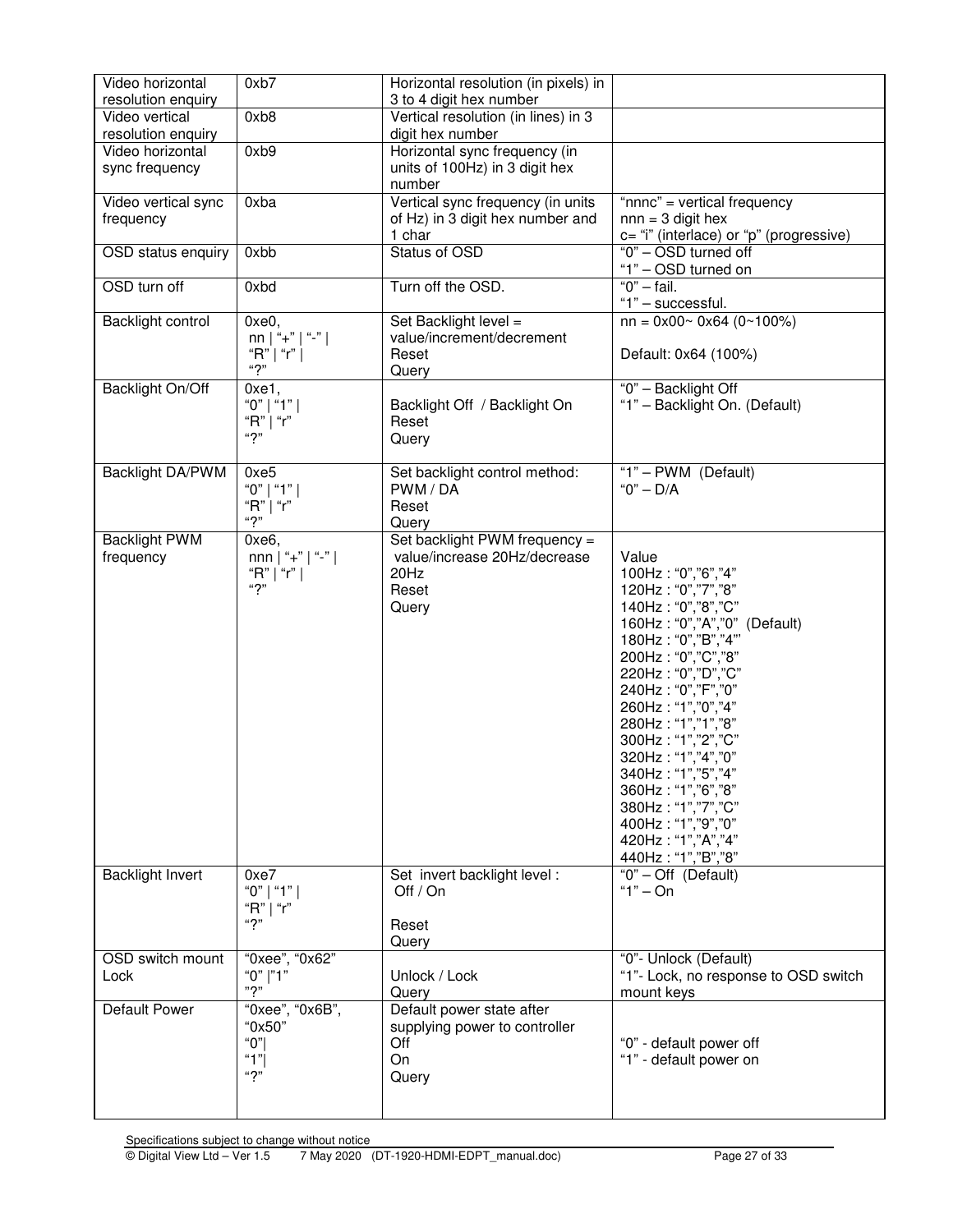### **3. Other control**

| <b>Function</b>   | Command         | <b>Description</b>              | Acknowledge (if enabled)                     |
|-------------------|-----------------|---------------------------------|----------------------------------------------|
| Select RS-232     | 0xc1, "0"   "1" | Disable/enable command          | "0" - acknowledge disabled.                  |
| acknowledge       |                 | acknowledge.                    | "1" - acknowledge enabled. (Default)         |
| Command           | 0xc4, nn / nnnn | Check whether a command is      | "0" - not available.                         |
| availability      |                 | available.                      | "1" - available.                             |
|                   |                 |                                 |                                              |
|                   |                 |                                 | e.g "0x81" command                           |
|                   |                 |                                 | send                                         |
|                   |                 |                                 | "0xc4 0x38 0x31"                             |
|                   |                 |                                 | feedback                                     |
|                   |                 |                                 | "0xc4 0x38 0x31 0x31"                        |
|                   |                 |                                 | e.g "0xee 0x5c" command                      |
|                   |                 |                                 | send                                         |
|                   |                 |                                 | "0xc4 0x45 0x45 0x35 0x43"                   |
|                   |                 |                                 | feedback                                     |
|                   |                 |                                 | "0xc4 0x45 0x45 0x35 0x43 0x31"              |
|                   |                 |                                 |                                              |
| Power On/Off      | $0xc8$ ,        | Soft power on/off               | "0" - soft power off.                        |
|                   | "0"   "1"       | off/on                          | "1" - soft power on.                         |
|                   | "2"             | query                           |                                              |
| Query video input | 0xc9            | Query the status of the         | Input status nn nn:                          |
| status            |                 | displaying video windows source | "0","0" : no video source / disabled         |
|                   |                 |                                 | "H,"1" D1: HDMI                              |
|                   |                 |                                 | Feedback 4 video windows status in           |
|                   |                 |                                 | form of:                                     |
|                   |                 |                                 | nn nn $(P1)$                                 |
| Query BIOS        | $0xcb.$ " $0$ " | Read BIOS version               | BIOS version "VV.YY.ZZ"                      |
| version           |                 |                                 | $VV = Vx$ or Ex, (x is version digit)        |
|                   |                 |                                 | $V =$ Release version                        |
|                   |                 |                                 | $E =$ Engineering Sample                     |
|                   |                 |                                 |                                              |
|                   |                 |                                 | YY= Version Number                           |
|                   |                 |                                 |                                              |
| Query PCBA        | 0xcb, "1"       | Read PCBA number                | ZZ= Customer Number<br>"nnnnn" = PCBA number |
| number            |                 |                                 | DT-1920-HDMI-EDPT = "41766"                  |
| Query Revision    | 0xcb, "3"       | <b>Read Revision Number</b>     | "nn" = Revision number AA in firmware        |
| Number            |                 |                                 | version no. "VV.YY.ZZ.AA"                    |
| Reset parameters  | 0xce            | Reset all parameters to default | $"1"$ – successful.                          |
|                   |                 | value                           |                                              |

**Remark :** 

**\* - Only effective on V1.02.00 or up version.** 

 $n = 1$ -byte ascii-coded hex number, e.g., parameter value of 0x1 is represented by "1" (0x31). mn or nn = 2-byte ascii-coded hex number, e.g., parameter value of 0x1e is represented by "1", "e" | "E" (0x31, 0x6e|0x4e).

 $n = 1$ -byte ascii-coded hex number, e.g., parameter value of  $0x1$  is represented by "1" ( $0x31$ ). mn or  $nn = 2$ -byte ascii-coded hex number, e.g., parameter value of  $0x1e$  is represented by "1", "e" | "E" (0x31, 0x6e|0x4e).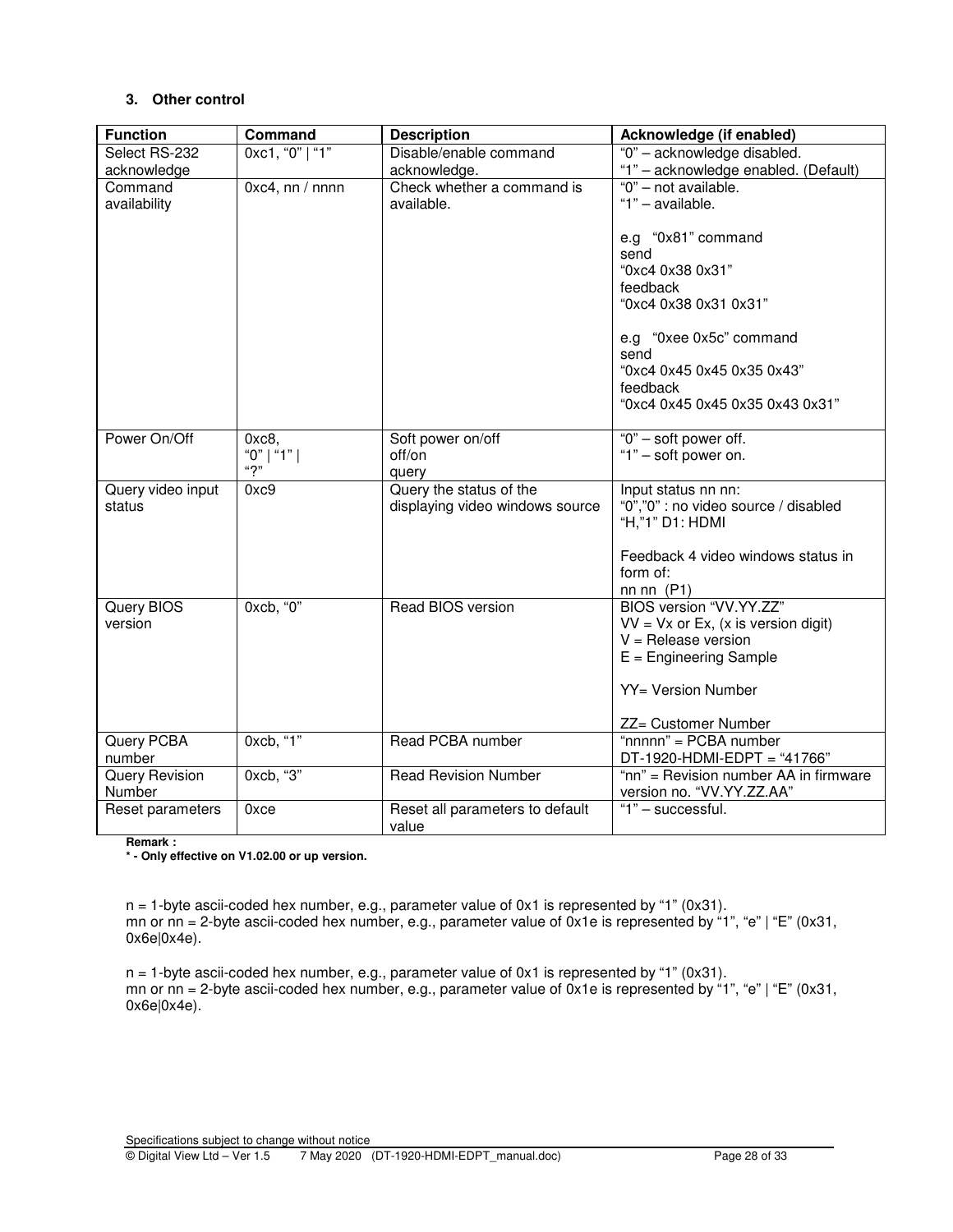The RS-232 command strings sent in one time can support up to 380 bytes via CN8 port The RS-232 command string sent in one time can support up to 50 bytes via CN1 or J1 port.

n = 1-byte ascii-coded hex number, e.g., parameter value of 0x1 is represented by "1" (0x31). mn or nn = 2-byte ascii-coded hex number, e.g., parameter value of 0x1e is represented by "1", "e" | "E" (0x31, 0x6e|0x4e). Please refer to the ASCII to Hex convert table below.

### **Hex to ASCII conversion table**

| Hex  | <b>ASCII</b>   | <b>Hex</b> | <b>ASCII</b>            | <b>Hex</b> | <b>ASCII</b> | <b>Hex</b> | <b>ASCII</b>       |
|------|----------------|------------|-------------------------|------------|--------------|------------|--------------------|
| 0x30 | 0              | 0x41       | A                       | 0x61       | a            | 0x2B       | $\ddot{}$          |
| 0x31 | 1              | 0x42       | $\overline{B}$          | 0x62       | b            | 0x2D       |                    |
| 0x32 | $\overline{2}$ | 0x43       | C                       | 0x63       | $\mathbf{C}$ | 0x3F       | $\overline{\cdot}$ |
| 0x33 | $\overline{3}$ | 0x44       | D                       | 0x64       | d            |            |                    |
| 0x34 | $\overline{4}$ | 0x45       | $\overline{\mathsf{E}}$ | 0x65       | $\mathsf e$  |            |                    |
| 0x35 | 5              | 0x46       | F                       | 0x66       | $\mathsf{f}$ |            |                    |
| 0x36 | 6              | 0x47       | G                       | 0x67       | $\mathbf{q}$ |            |                    |
| 0x37 | 7              | 0x48       | H                       | 0x68       | h            |            |                    |
| 0x38 | 8              | 0x49       |                         | 0x69       |              |            |                    |
| 0x39 | $\overline{9}$ | 0x4A       | J                       | 0x6A       |              |            |                    |
|      |                | 0x4B       | K                       | 0x6B       | k            |            |                    |
|      |                | 0x4C       |                         | 0x6C       |              |            |                    |
|      |                | 0x4D       | M                       | 0x6D       | m            |            |                    |
|      |                | 0x4E       | $\mathsf{N}$            | 0x6E       | $\mathsf{n}$ |            |                    |
|      |                | 0x4F       | $\circ$                 | 0x6F       | $\circ$      |            |                    |
|      |                | 0x50       | P                       | 0x70       | p            |            |                    |
|      |                | 0x51       | $\mathsf Q$             | 0x71       | $\alpha$     |            |                    |
|      |                | 0x52       | $\mathsf{R}$            | 0x72       | r            |            |                    |
|      |                | 0x53       | $\overline{S}$          | 0x73       | $\mathsf s$  |            |                    |
|      |                | 0x54       | $\overline{\mathsf{T}}$ | 0x74       | $\mathsf{t}$ |            |                    |
|      |                | 0x55       | $\cup$                  | 0x75       | $\mathsf{u}$ |            |                    |
|      |                | 0x56       | $\vee$                  | 0x76       | $\mathsf{V}$ |            |                    |
|      |                | 0x57       | W                       | 0x77       | W            |            |                    |
|      |                | 0x58       | X                       | 0x78       | $\mathsf{X}$ |            |                    |
|      |                | 0x59       | Y                       | 0x79       | $\mathsf{V}$ |            |                    |
|      |                | 0x5A       | Z                       | 0x7A       | Z            |            |                    |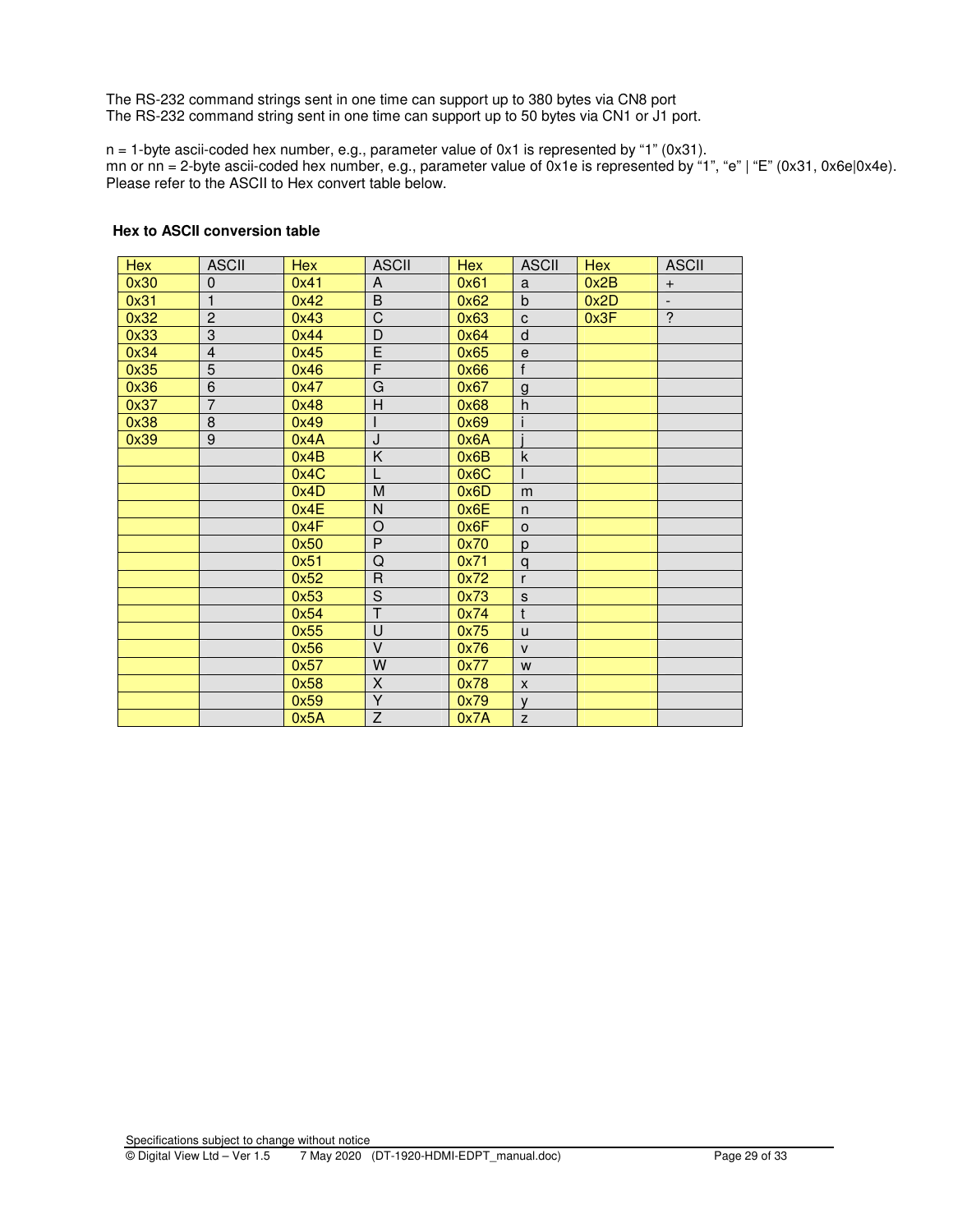# **Appendix III – DV remote control unit work for DT-1920-HDMI-EDPT**

 $\begin{tabular}{|c|c|} \hline \multicolumn{3}{|c|}{\textbf{ATTENTION}} \\ \hline \multicolumn{3}{|c|}{\textbf{ATTENTION}} \\ \hline \multicolumn{3}{|c|}{\textbf{FTENTON}} \\ \hline \multicolumn{3}{|c|}{\textbf{FTENTON}} \\ \hline \multicolumn{3}{|c|}{\textbf{FTENTON}} \\ \hline \multicolumn{3}{|c|}{\textbf{FTENION}} \\ \hline \multicolumn{3}{|c|}{\textbf{FTINION}} \\ \hline \multicolumn{3}{|c|}{\textbf{FTINION}} \\ \hline \multicolumn{3}{|c|}{\textbf{FTINION}} \\ \$  $\circ$  $\boxed{3}$  $6)$  $\boxed{9}$ 8

| <b>BUTTON</b>                             | <b>FUNCTION</b>                                                                                                                                                                           |
|-------------------------------------------|-------------------------------------------------------------------------------------------------------------------------------------------------------------------------------------------|
| POWER BUTTON                              | Soft power ON/OFF button.                                                                                                                                                                 |
| SEL UP $(\bigwedge)$ / SEL DN $(\bigvee)$ | 1. In OSD menu, pressing "SEL UP" button to move previous level of selection.<br>2. In OSD menu, pressing "SEL DN" button to move next level of selection or to<br>CONFIRM the selection. |
| <b>BUTTON</b>                             | When OSD menu displayed, press this button to select functions (forward) or increase<br>the values.                                                                                       |
| <b>BUTTON</b>                             | When OSD menu displayed, press this button to select functions (backward) or<br>decrease the values.                                                                                      |
| OSD NEXT BUTTON                           | Use to turn on/off the OSD menu.                                                                                                                                                          |
| <b>OSD BACK</b>                           | Turn off the OSD menu.                                                                                                                                                                    |
| Mute                                      | Mute / Un-mute audio                                                                                                                                                                      |

**P/N 559000106-3 :** 

**P/N 559000105-3 :** 

printing)

г

printing)

DigitalView remote control unit (without DV logo silk screen

DigitalView remote control unit (with DigitalView logo silk screen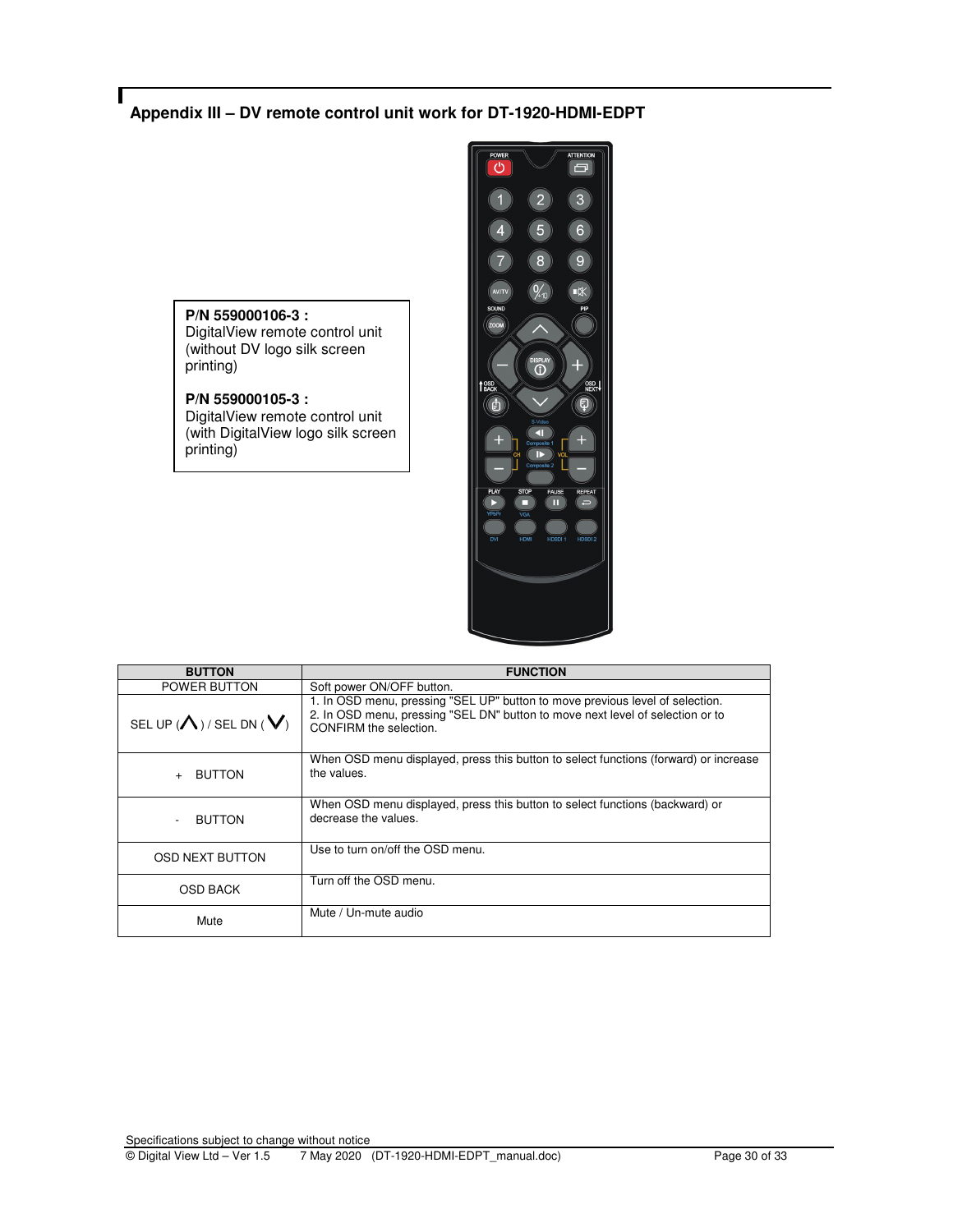# **WARRANTY**

The products are warranted against defects in workmanship and material for a period of three (3) year from the date of purchase provided no modifications are made to it and it is operated under normal conditions and in compliance with the instruction manual.

The warranty does not apply to:

- Product that has been installed incorrectly, this specifically includes but is not limited to cases where electrical short circuit is caused.
- Product that has been altered or repaired except by the manufacturer (or with the manufacturer's consent).
- Product that has subjected to misuse, accidents, abuse, negligence or unusual stress whether physical or electrical.
- Ordinary wear and tear.

Except for the above express warranties, the manufacturer disclaims all warranties on products furnished hereunder, including all implied warranties of merchantability and fitness for a particular application or purpose. The stated express warranties are in lieu of all obligations or liabilities on the part of the manufacturer for damages, including but not limited to special, indirect consequential damages arising out of or in connection with the use of or performance of the products.

# **CAUTION**

Whilst care has been taken to provide as much detail as possible for use of this product it cannot be relied upon as an exhaustive source of information. This product is for use by suitably qualified persons who understand the nature of the work they are doing and are able to take suitable precautions and design and produce a product that is safe and meets regulatory requirements.

# **LIMITATION OF LIABILITY**

The manufacturer's liability for damages to customer or others resulting from the use of any product supplied hereunder shall in no event exceed the purchase price of said product.

# **TRADEMARKS**

The following are trademarks of Digital View Ltd:

- Digital View
- DT-1920-HDMI-EDPT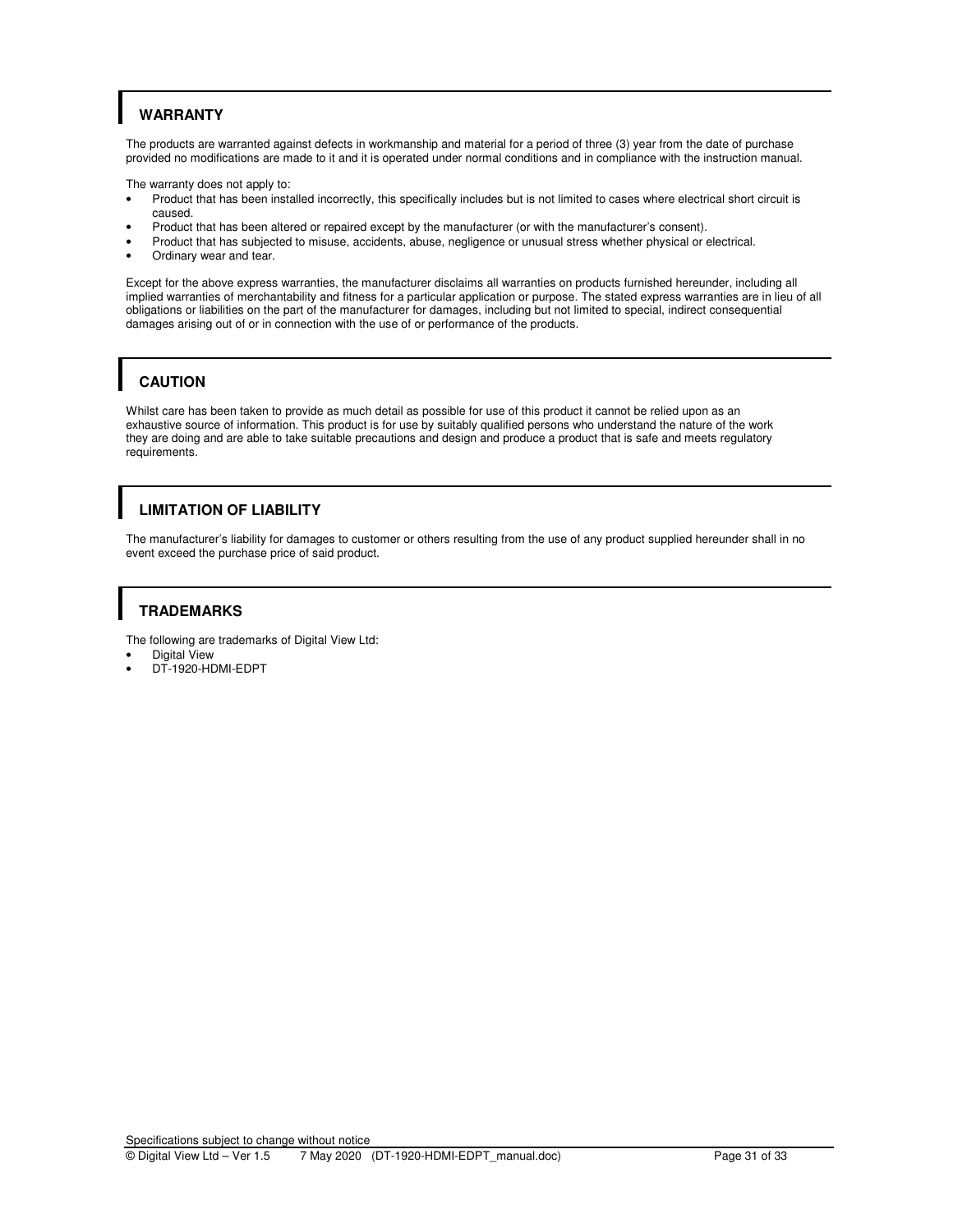## **CONTACT DETAILS**

Digital View has offices in Asia, Europe and USA :

#### **USA**

 Digital View Inc. 18440 Technology Drive Building 130 Morgan Hill, California, 95037 USA

**Tel**: (1) 408-782 7773 **Fax**: (1) 408-782 7883

**Sales**: ussales@digitalview.com

#### **EUROPE**

Digital View Ltd. The Lake House Knebworth Park Herts, SG3 6PY UK

**Tel**: +44-(0)20-7631-2150 **Fax**: Fax: +44-(0)20-7631-2156

**Sales:** uksales@digitalview.com

#### **ASIA**

 Digital View Ltd 705-708, 7/F Texwood Plaza 6 How Ming St. Kwun Tong Hong Kong

**Tel**: (852) 2861 3615 **Fax**: (852) 2520 2987

**Sales**: hksales@digitalview.com

### **WEBSITE**

www.digitalview.com